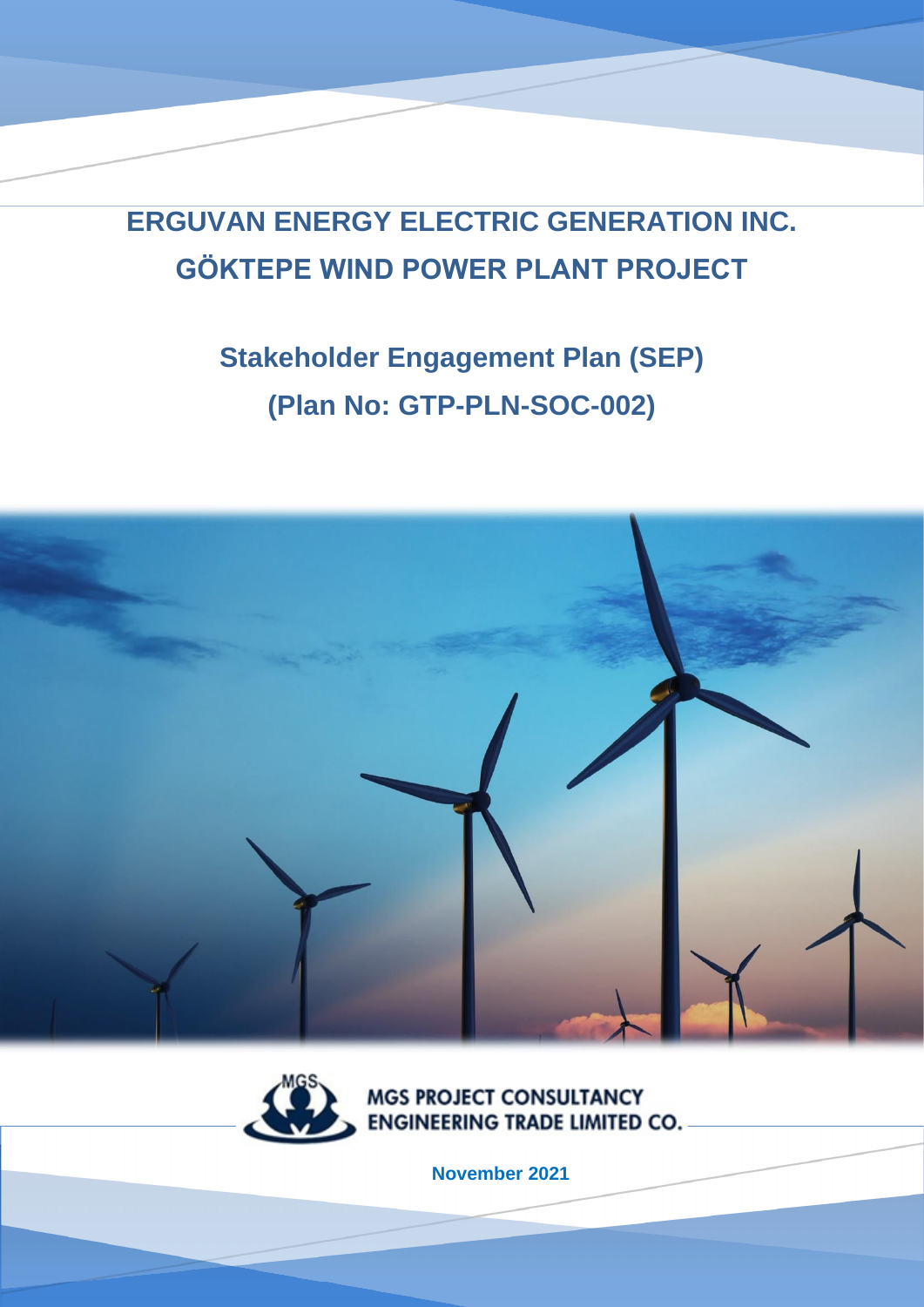

## **Table of Contents**

| $\mathbf 1$  |                                                                 |     |
|--------------|-----------------------------------------------------------------|-----|
| 1.1          |                                                                 |     |
| 1.2          |                                                                 |     |
| 1.2.1        |                                                                 |     |
| 1.2.2        |                                                                 |     |
| 1.3          |                                                                 |     |
| 1.4          |                                                                 |     |
| 1.5          |                                                                 |     |
| $\mathbf{2}$ |                                                                 |     |
| 2.1          |                                                                 |     |
| 3            |                                                                 |     |
| 3.1          |                                                                 |     |
| 3.1.1        |                                                                 |     |
| 3.1.2        |                                                                 |     |
| 3.1.3        |                                                                 |     |
| 3.1.4        |                                                                 |     |
| 3.1.5        |                                                                 |     |
| 3.1.6        |                                                                 |     |
| 3.2          |                                                                 |     |
| 3.2.1        |                                                                 |     |
| 3.2.2        |                                                                 |     |
| 4            |                                                                 |     |
| 4.1          |                                                                 |     |
| 5            | <b>STAKEHOLDER IDENTIFICATION</b>                               | .15 |
| 6            |                                                                 |     |
| 7            |                                                                 |     |
| 7.1          |                                                                 |     |
| 7.2          |                                                                 |     |
| 7.3          | Responding to Local Communities and Publications for People 22  |     |
| 7.4          |                                                                 |     |
| 8            |                                                                 |     |
| 8.1          |                                                                 |     |
| 8.1.1        | Principles of the Grievance Mechanism (Internal and External)24 |     |
| 8.1.2        |                                                                 |     |
| 8.1.3        |                                                                 |     |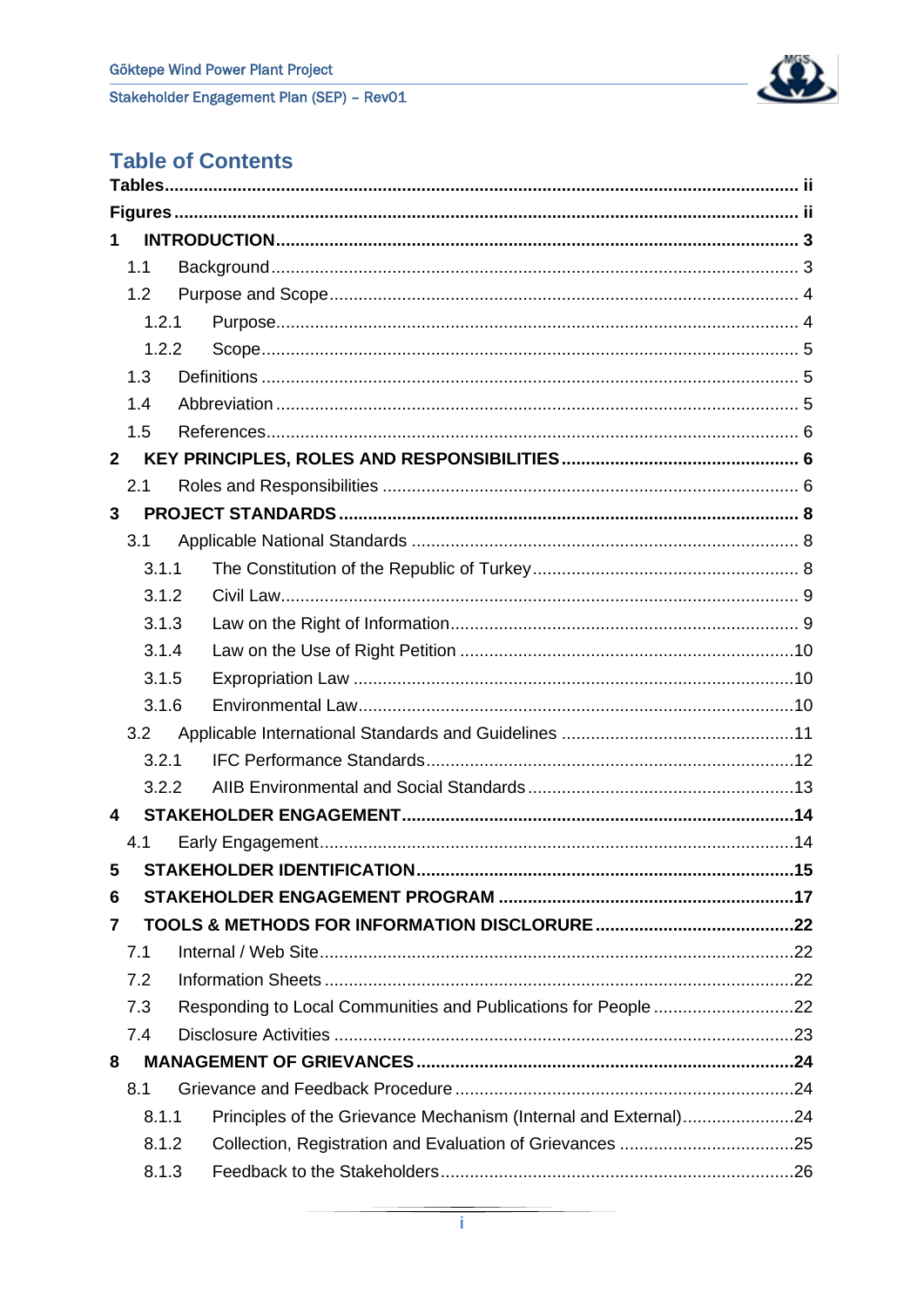

|    | 8.2 |  |  |
|----|-----|--|--|
| 9  |     |  |  |
|    | 9.1 |  |  |
|    | 9.2 |  |  |
| 10 |     |  |  |
| 11 |     |  |  |
|    |     |  |  |
|    |     |  |  |
|    |     |  |  |
|    |     |  |  |
|    |     |  |  |
|    |     |  |  |
|    |     |  |  |
|    |     |  |  |

## <span id="page-2-0"></span>**Tables**

## <span id="page-2-1"></span>**Figures**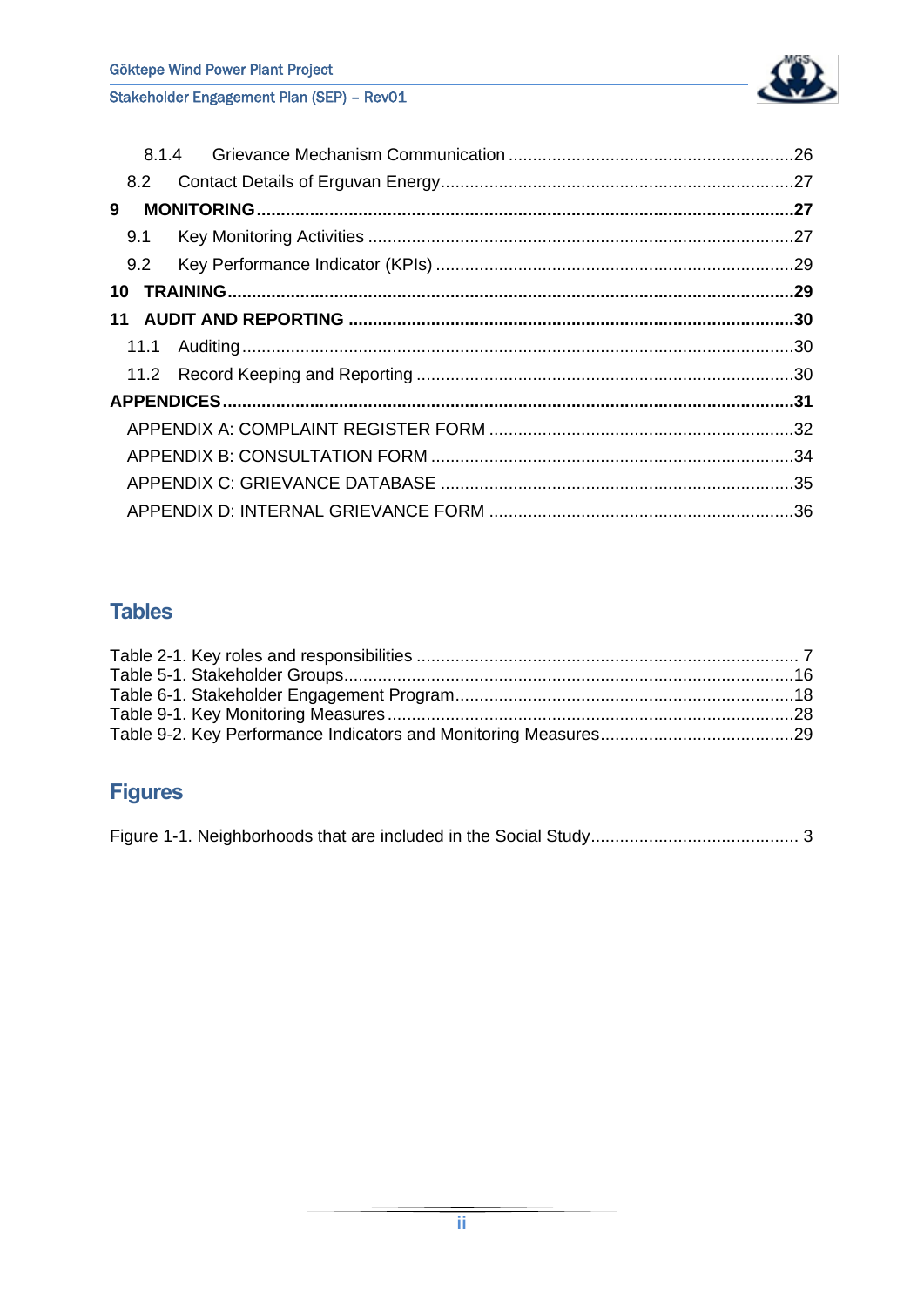

## <span id="page-3-0"></span>**1 INTRODUCTION**

This Stakeholder Engagement Plan ("SEP") is prepared to complete to the studies conducted to assess the Environmental and Social Impacts of the Project as per the IFC Performance Standards ("PSs") and AIIB Environmental and Social Standards ("ESSs"). The reference number of this Plan is GTP-PLN-SOC-002.

#### <span id="page-3-1"></span>**1.1 Background**

Göktepe Wind Power Plant (WPP) Project, hereinafter called "the Project", is planned to be established and operated within the borders of Yalova Province, Armutlu District. Erguvan Enerji Elektrik Üretim A.Ş. ("Erguvan Energy") is planning to launch the Project. The Project consists of the implementation of 32 turbines with an installed capacity of 112 MWm / 110 MWe. The Project will be producing 385,000,000 kWh of electrical energy annually.

The Area of Influence (AoI) for the social topics assessed in the ESIA Report is determined based on the following factors:

- Proximity of the settlements to the Project site and its components.
- Neighborhoods with landlords of the Project site.

Regarding the mentioned factors, the settlements fall within the social scope of this report are Mecidiye and 50. Yıl Villages within the borders of Armutlu District. The neighborhoods in the scope of this social study are given in [Figure 1-1.](#page-3-2)

<span id="page-3-2"></span>

*Figure 1-1. Neighborhoods that are included in the Social Study*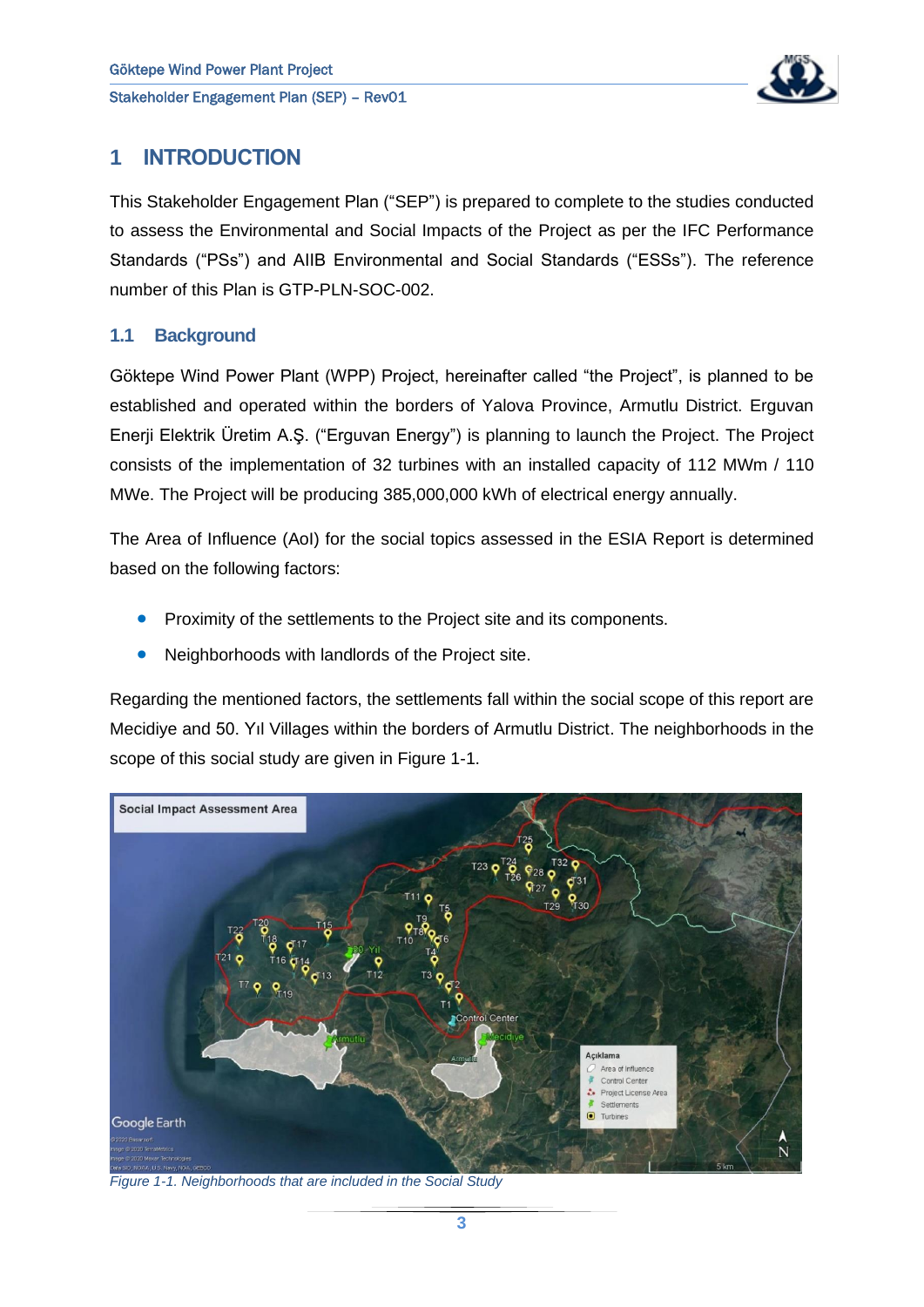

#### <span id="page-4-0"></span>**1.2 Purpose and Scope**

#### <span id="page-4-1"></span>1.2.1 Purpose

The purpose of this document is to identify all stakeholders and their interests to the Project and to lay out the procedures and principles to be applied during engagement with the stakeholders.

The purpose of this Plan is:

- **IDENTIFYING ALL STATES** and their interest to the Project,
- Defining the scope of stakeholder engagement and setting out applicable management interfaces,
- **Defining roles and responsibilities,**
- Outlining the applicable Project Standards relevant to this Plan,
- **C** Defining Project commitments and procedures relevant to this Plan,
- Defining monitoring requirements of stakeholder engagement activities and
- **Defining training requirements,**
- Setting out references for supporting materials and information.

This Plan aims;

- **To define stakeholders,**
- To describe the most effective methods by:
	- Keeping the management of construction and operation fully informed on the issues related to external affairs and concerns,
	- Establishing an environment in which engagement capacities and cultural norms of each relevant group shall be respected within the scope of methods to be developed for comprehending stakeholder issues and concerns, and
	- Understanding the concerns of stakeholders and establishing fair, transparent, and clear dialog with them based on their concerns.
- To establish long term relations between Erguvan Energy and local communities based on mutual trust and transparency,
- To ensure that stakeholders have access to information on the Project, investments, construction works and operation activities in a timely manner and that disclosed information and date are fully understandable for the targeted groups and that access to consultation locations is available for all,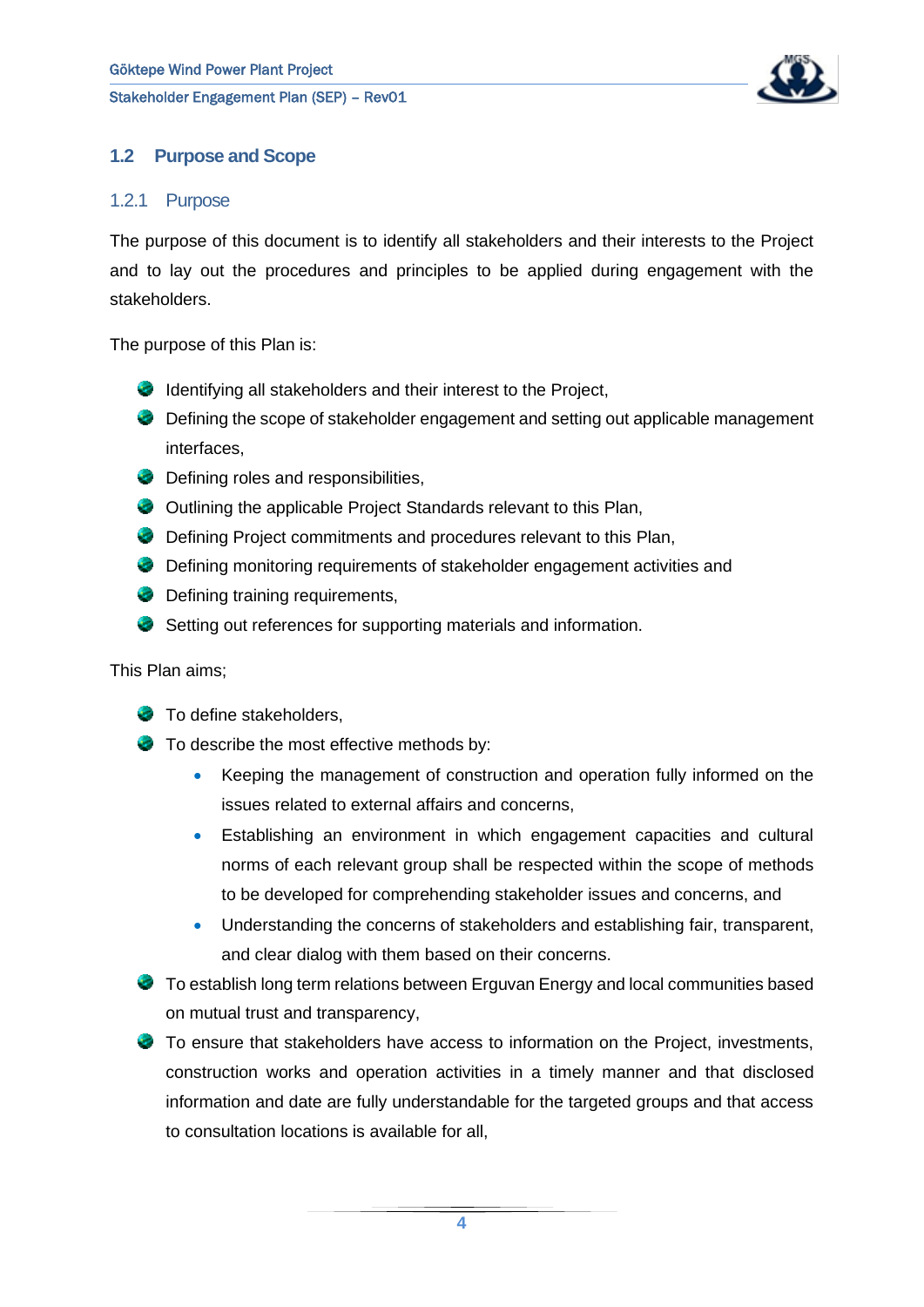

- To ensure vulnerable groups have been identified and these groups have been included in ongoing consultation and engagement process and,
- To ensure that all relevant parties have been engaged and no group has been excluded.

#### <span id="page-5-0"></span>1.2.2 Scope

This document is applicable to all activities resulting from the Project, including those associated facilities and all Contractors during both construction and operational phases of the Project. All Contractors shall work in compliance with the related requirements and standards that have been set out in this Plan, after getting approval by Erguvan Energy.

#### <span id="page-5-1"></span>**1.3 Definitions**

| <b>Informed</b><br><b>Consultation</b><br>and<br><b>Participation</b> | On-going relationship based on information, consultation and participation with<br>the indigenous peoples affected by a project throughout the project's life-cycle.                                                                                                                                                               |
|-----------------------------------------------------------------------|------------------------------------------------------------------------------------------------------------------------------------------------------------------------------------------------------------------------------------------------------------------------------------------------------------------------------------|
| Project<br><b>Affected</b><br>People                                  | Any person who, as a result of the implementation of a project, loses the right<br>to own, use, or otherwise benefit from a built structure, land (residential,<br>agricultural, or pasture), annual or perennial crops and trees, or any other fixed<br>or moveable asset, either in full or in part, permanently or temporarily. |
| <b>Stakeholder</b>                                                    | Any and all individuals, groups, organizations, and institutions interested in and<br>potentially affected by a project or having the ability to influence a project.                                                                                                                                                              |
| <b>Transparency</b>                                                   | All the grievances are considered in the scope of the grievance procedure in a<br>clear and understandable manner.                                                                                                                                                                                                                 |
| <b>Impartiality</b>                                                   | A fair and equal grievance procedure will be applied for every complaint or<br>concern submitted by individually or as a community.                                                                                                                                                                                                |
| <b>Confidentiality</b>                                                | Anonymous complaints can be submitted and resolved. Raising a complaint will<br>not require personal information or physical presence.                                                                                                                                                                                             |
| <b>Accessibility</b>                                                  | All employees and stakeholders can raise a comment or submit a grievance<br>easily.                                                                                                                                                                                                                                                |
| Cultural<br>Appropriate                                               | A complaint or an issue raised by local communities are considered in the<br>manner of regional concerns and convenient resolution process will be taken.                                                                                                                                                                          |
| Vulnerable<br><b>People</b>                                           | People who by virtue of gender, ethnicity, age, physical or mental disability,<br>economic disadvantage, or social status may be more adversely affected by<br>resettlement than others and who may be limited in their ability to claim or take<br>advantage of resettlement assistance and related development benefits.         |

#### <span id="page-5-2"></span>**1.4 Abbreviation**

| AIIB        | Asian Infrastructure Investment Bank              |  |
|-------------|---------------------------------------------------|--|
| Aol         | Area of Influence                                 |  |
| EIA         | <b>Environmental Impact Assessment</b>            |  |
| <b>ESF</b>  | <b>Environmental and Social Framework</b>         |  |
| <b>ESIA</b> | <b>Environmental and Social Impact Assessment</b> |  |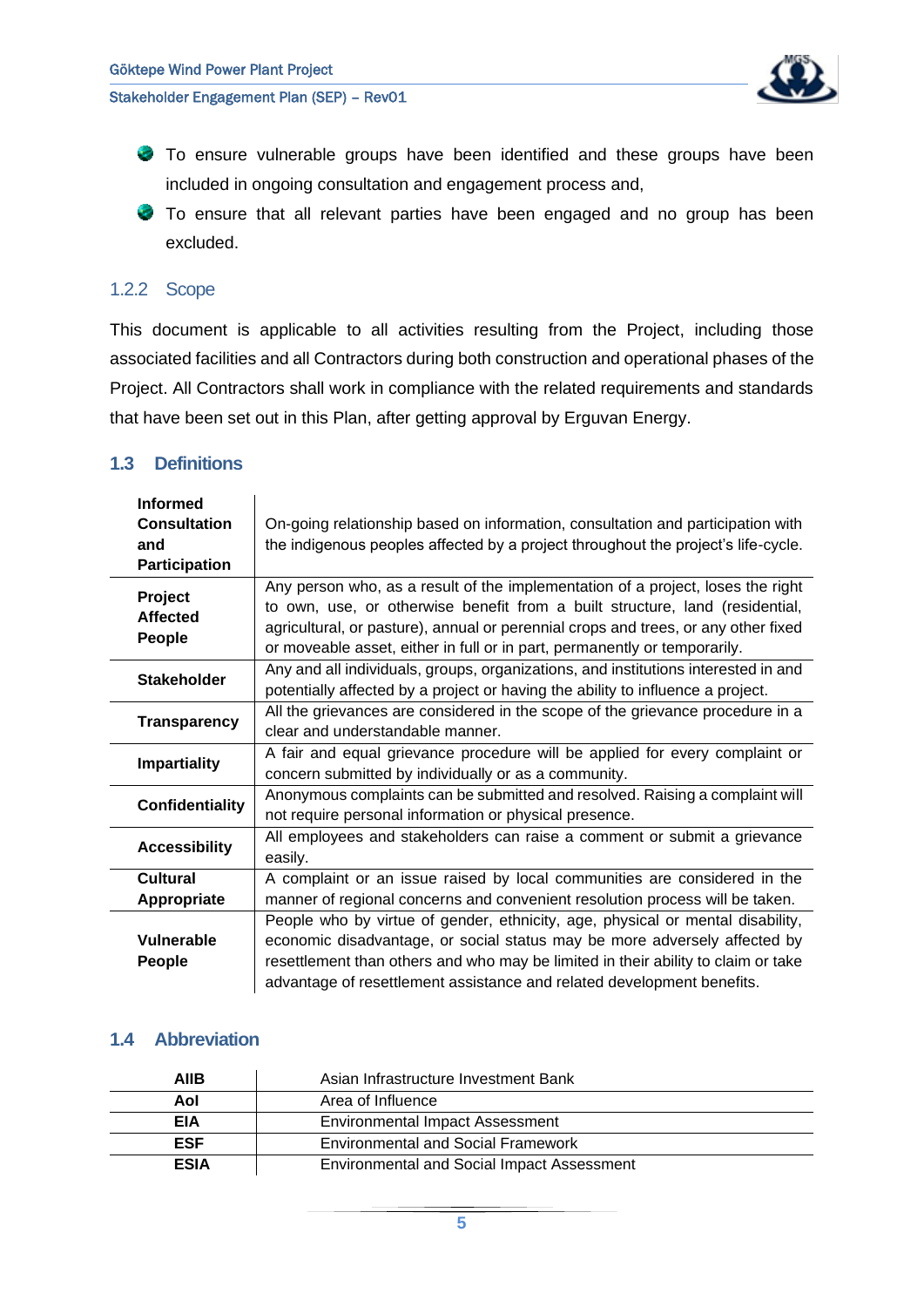| <b>ESMPF</b> | <b>Environmental and Social Management Planning Framework</b> |
|--------------|---------------------------------------------------------------|
| <b>ESMS</b>  | <b>Environmental and Social Management System</b>             |
| <b>ESP</b>   | <b>Environmental and Social Policy</b>                        |
| <b>ESS</b>   | <b>Environmental and Social Standard</b>                      |
| HR           | Human Resources                                               |
| НS           | <b>Health and Safety</b>                                      |
| <b>HSE</b>   | Health, Safety, and Environmental                             |
| <b>ICP</b>   | Informed Consultation and Participation                       |
| <b>IFC</b>   | <b>International Finance Corporation</b>                      |
| <b>KPI</b>   | Key Performance Indicator                                     |
| <b>MW</b>    | Megawatt                                                      |
| <b>NGO</b>   | Non-Governmental Organization                                 |
| <b>NTS</b>   | Non-Technical Summary                                         |
| <b>OHS</b>   | Occupational Health and Safety                                |
| <b>PAP</b>   | <b>Project Affective People</b>                               |
| <b>PS</b>    | Performance Standard                                          |
| <b>SEP</b>   | Stakeholder Engagement Plan                                   |
| <b>SRS</b>   | Social Responsibility Staff                                   |
| <b>WPP</b>   | <b>Wind Power Plant</b>                                       |

#### <span id="page-6-0"></span>**1.5 References**

|              | <b>Document Number</b> | <b>Document Title</b>                                        |
|--------------|------------------------|--------------------------------------------------------------|
| 1            | GTP-REP-ENV-GEN-001    | <b>ESIA Report (English)</b>                                 |
| $\mathbf{2}$ | GTP-PLN-HSSE-001       | Environmental and Social Management Plan                     |
| 3            | GTP-PLN-HSSE-002       | Environmental, Social and H&S Monitoring Plan                |
| 4            | GTP-PLN-SOC-001        | <b>Contractor Management Plan</b>                            |
| 5            | GTP-PLN-ENV-001        | Erosion Control, Soil and Spoil Management Plan              |
| 6            | GTP-PLN-ENV-002        | Noise Management Plan                                        |
| 7            | GTP-PLN-ENV-003        | Air Quality Management Plan                                  |
| 8            | GTP-PLN-ENV-004        | Waste and Wastewater Management Plan                         |
| 9            | GTP-PLN-ENV-005        | Hazardous Materials Management Plan                          |
| 10           | GTP-PLN-ENV-006        | <b>Biodiversity Management Plan</b>                          |
| 11           | GTP-PLN-HSSE-003       | <b>Training Plan</b>                                         |
| 12           | GTP-PLN-HSSE-004       | Workers' Accommodation Plan                                  |
| 13           | GTP-PLN-HSS-001        | <b>Traffic and Transportation Management Plan</b>            |
| 14           | GTP-PLN-HSSE-005       | Emergency Preparedness and Response Plan                     |
| 15           | GTP-PLN-HSS-002        | Occupational Health and Safety Plan                          |
| 16           | GTP-PLN-HSS-003        | Community Health, Safety and Security Management Plan        |
| 17           | GTP-PLN-SOC-002        | Stakeholder Engagement Plan                                  |
| 18           | GTP-PRC-SOC-001        | Grievance Mechanism Procedure (internal and external)        |
| 19           | GTP-PLN-PRC-SOC-001    | Corporate Social Responsibility Plan/Procedure               |
| 20           | GTP-PLN-PRC-SOC-002    | Cultural Heritage Management Plan AND Chance Finds Procedure |

## <span id="page-6-1"></span>**2 KEY PRINCIPLES, ROLES AND RESPONSIBILITIES**

#### <span id="page-6-2"></span>**2.1 Roles and Responsibilities**

Key principles and responsibilities for the application of this plan are explained in the following table.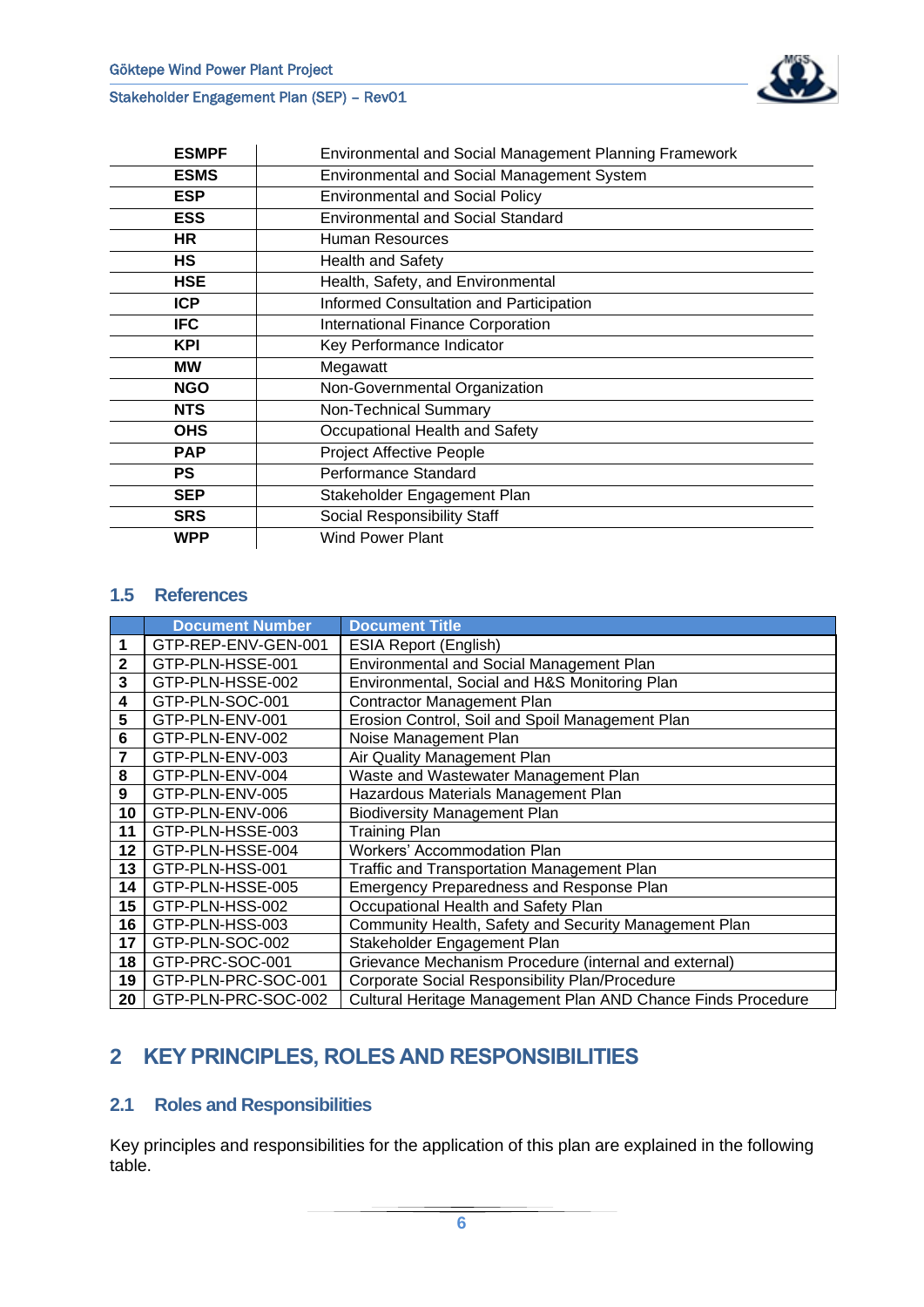

#### <span id="page-7-0"></span>*Table 2-1. Key roles and responsibilities*

| <b>Roles</b>                                                           | <b>Description and Responsibilities</b>                                                                                                                                                                                                                                                                                                                                                                                                                                                                                                                                                                                                                                                                                                                                                                                                                                                                                                                                                                                                                                                                                                                                                                                                               |  |  |
|------------------------------------------------------------------------|-------------------------------------------------------------------------------------------------------------------------------------------------------------------------------------------------------------------------------------------------------------------------------------------------------------------------------------------------------------------------------------------------------------------------------------------------------------------------------------------------------------------------------------------------------------------------------------------------------------------------------------------------------------------------------------------------------------------------------------------------------------------------------------------------------------------------------------------------------------------------------------------------------------------------------------------------------------------------------------------------------------------------------------------------------------------------------------------------------------------------------------------------------------------------------------------------------------------------------------------------------|--|--|
| <b>General Manager</b>                                                 | Approves this Plan<br>$\bullet$<br>Ensures that this SEP implemented<br>۰<br>Determines policies and targets<br>$\bullet$<br>Appoints the Management Representative and ensures he/she is<br>$\bullet$<br>aware of his/her responsibilities<br>Evaluates<br>the<br>reports<br>provided<br>by<br>Management<br>۰<br>Representative/Operational Manager and<br>ensures<br>necessary<br>actions were taken<br>Provides necessary resources for proper implementation<br>$\bullet$                                                                                                                                                                                                                                                                                                                                                                                                                                                                                                                                                                                                                                                                                                                                                                        |  |  |
| <b>Management</b><br>Representative /<br><b>Operational Manager</b>    | Coordinates with parties for proper implementation of this SEP<br>$\bullet$<br>Makes periodic inspections of the performance of Contractors of its<br>$\bullet$<br>operations during the construction phase<br>Reports to the General Manager about system performance<br>$\bullet$<br>Ensures national and international legislations/guidelines which are<br>$\bullet$<br>applicable to the Project activities are identified and tracked<br>Works in cooperation with other departments in order to determine<br>$\bullet$<br>targets for Environmental, Social and HS and resource efficiency<br>issues<br>Determines the project info and social budget of the Project<br>٠<br>Makes the final decision concerning internal/external grievances (if<br>$\bullet$<br>needed) in the light of the assessments of Social Responsibility Staff<br>and HSE Manager                                                                                                                                                                                                                                                                                                                                                                                    |  |  |
| <b>Health Safety and</b><br><b>Environment (HSE)</b><br><b>Manager</b> | Determines the national and international legislations that are<br>$\bullet$<br>applicable to the Project activities and informs the Operation/Project<br>Manager<br>Determines the environmental impacts and OHS hazards in<br>$\bullet$<br>accordance with the actions, potential mitigation measures and<br>measures to eliminate any potential social grievances<br>Ensures that all provisions in the Contractor engagements regarding<br>$\bullet$<br>environment, social and HS requirements as per the project<br>standards during the construction stage and to audit the<br>performance of the Contractors<br>Provides answers to the OHS, environment and social grievances<br>$\bullet$<br>raised by employees, the local community and local institutions<br>Helps SRS for keeping the record of the complaints/suggestions in<br>$\bullet$<br>the Grievance Database with details<br>Determines corrective measures if necessary<br>$\bullet$<br>Checks the Environmental records and performance reviews of<br>$\bullet$<br>Contractors<br>Examines the HSE response plans and preparations<br>$\bullet$<br>Monitors the permits and notices regarding OHS and Environment<br>٠<br>and ensures that the necessary permits are obtained |  |  |
| <b>Social</b><br><b>Responsibility</b><br>Staff (SRS)                  | Implements the Plan<br>$\bullet$<br>Keeps the records of the complaints/suggestions in the Grievance<br>۰<br>Database with details (raised by who, date, status, etc.)<br>Shows best efforts to resolve all complaints in one month<br>$\bullet$<br>Provides regular reporting back to the community on the<br>$\bullet$<br>management related to community grievances<br>Records all formal and informal engagement activities with local<br>$\bullet$<br>communities in Stakeholder Management System                                                                                                                                                                                                                                                                                                                                                                                                                                                                                                                                                                                                                                                                                                                                               |  |  |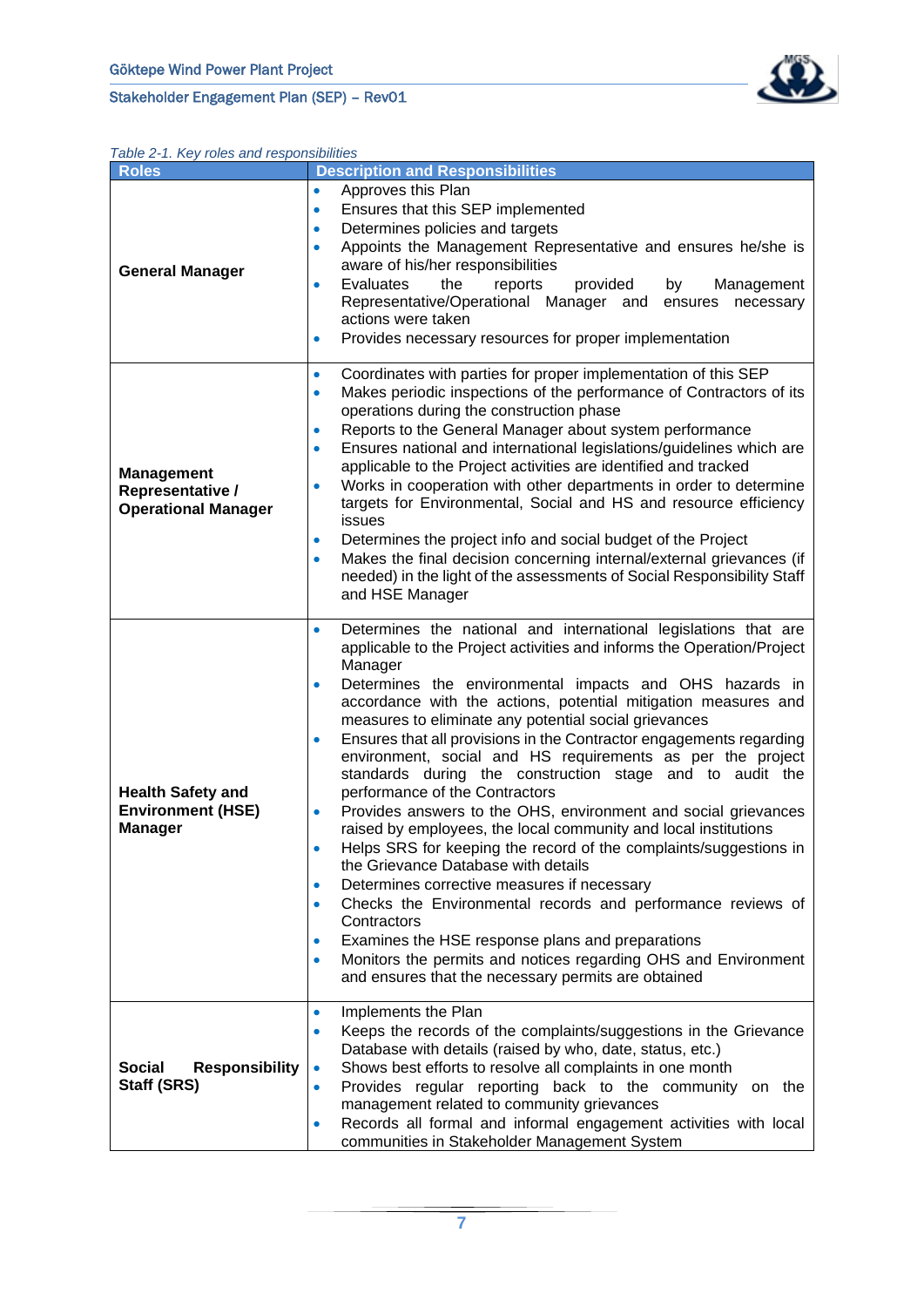

| <b>Roles</b>                           | <b>Description and Responsibilities</b>                                                                                                                                                                                                                                                                                                                                                                                                                                                                                                                                                                                                                                                                                                                                                                                                                                                                              |  |  |  |
|----------------------------------------|----------------------------------------------------------------------------------------------------------------------------------------------------------------------------------------------------------------------------------------------------------------------------------------------------------------------------------------------------------------------------------------------------------------------------------------------------------------------------------------------------------------------------------------------------------------------------------------------------------------------------------------------------------------------------------------------------------------------------------------------------------------------------------------------------------------------------------------------------------------------------------------------------------------------|--|--|--|
|                                        | Keeps records of the types of leaflets, brochures, newsletters<br>۰<br>prepared and distributed, by location and this detail will be inserted<br>to stakeholder engagement quarterly reports<br>Monitors and records the social responsibility activities carried out in<br>$\bullet$<br>the scope of Project and these records will be inserted to stakeholder<br>engagement quarterly reports<br>Forms relationships with the Project stakeholders<br>$\bullet$<br>Organizes stakeholder meetings to collect the responses to<br>۰<br>grievances actively as required<br>Gives the feedback to the stakeholders about the results of their<br>$\bullet$<br>grievances through External Grievance Form within 30 calendar<br>days (complainants who have provided their names and contact info<br>will be notified within 5 days that the grievance solution process has<br>started and after the grievance closed) |  |  |  |
| Contractors /<br><b>Subcontractors</b> | Contractors/Subcontractors are responsible not to make any<br>۰<br>commitment in their interaction with the stakeholders beyond their<br>competence<br>Follows the rules listed in this SEP and other relevant Management<br>$\bullet$<br>System documentation of Göktepe WPP                                                                                                                                                                                                                                                                                                                                                                                                                                                                                                                                                                                                                                        |  |  |  |

## <span id="page-8-0"></span>**3 PROJECT STANDARDS**

The implementation and the procedure of this plan developed for the Project will comply with the related national and international requirements and standards. The Project standards involve:

- Applicable Turkish standards
- Turkish EIA requirements
- Other commitments to and requirements of Turkish Government authorities
- Applicable international standards and guidelines
- Applicable Erguvan Energy / Göktepe WPP standards, policies and procedures

#### <span id="page-8-1"></span>**3.1 Applicable National Standards**

#### <span id="page-8-2"></span>3.1.1 The Constitution of the Republic of Turkey

"The Constitution of the Republic of Turkey" is the main document related to the stakeholder engagement component of the Project. The articles of the Constitution related to engagement issues are listed below: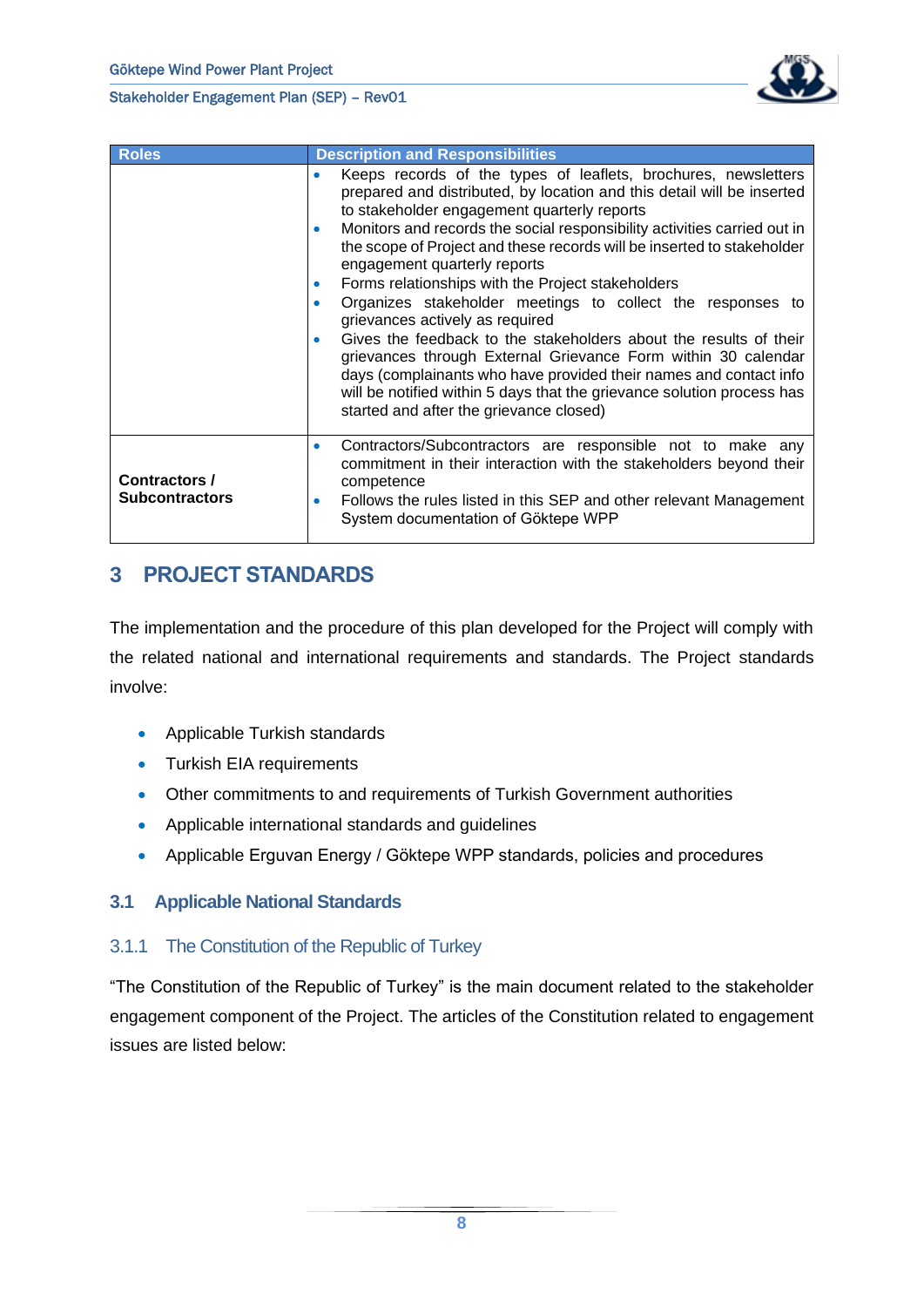

#### **VII. Freedom of Thought and Opinion**

*Article 25.* Everyone has the right to freedom of thought and opinion. No one shall be compelled to reveal his thoughts and opinions for any reason or purpose nor shall anyone be blamed or accused on account of his thoughts and opinions.

#### **VIII. Freedom of Expression and Dissemination of Thought**

*Article 26.* Everyone has the right to express and disseminate his thoughts and opinion by speech, in writing or in pictures or through other media, individually or collectively. This right includes the freedom to receive and impart information and ideas without interference from official authorities.

#### **VIII. Health, the Environment and Housing**

#### *A. Health Services and Conservation of the Environment*

**Article 56.** Everyone has the right to live in a healthy, balanced environment.

It is the duty of the state and citizens to improve the natural environment and to prevent environmental pollution.

#### **XI. Conservation of Historical, Cultural and Natural Wealth**

*Article 63.* The state ensures the conservation of the historical, cultural and natural assets and wealth, and shall take supportive and promotive measures towards that end.

#### **VII. Right of Petition**

*Article 74.* Turkish citizens and foreign residents have the right to raise requests and complaints concerning themselves or the public in writing to the competent authorities and to the Turkish Grand National Assembly.

#### <span id="page-9-0"></span>3.1.2 Civil Law

Real property rights and restrictions are defined under the relevant section of Civil Law No 4721 (issued on 08.12.2001, Official Gazette No: 24607). Provisions of Turkish Civil Law will be considered and met in all phases of the Project.

#### <span id="page-9-1"></span>3.1.3 Law on the Right of Information

Everyone has the right to give information on the activities of public institutions and professional organizations, which qualify as public institutions. The procedure and the basis of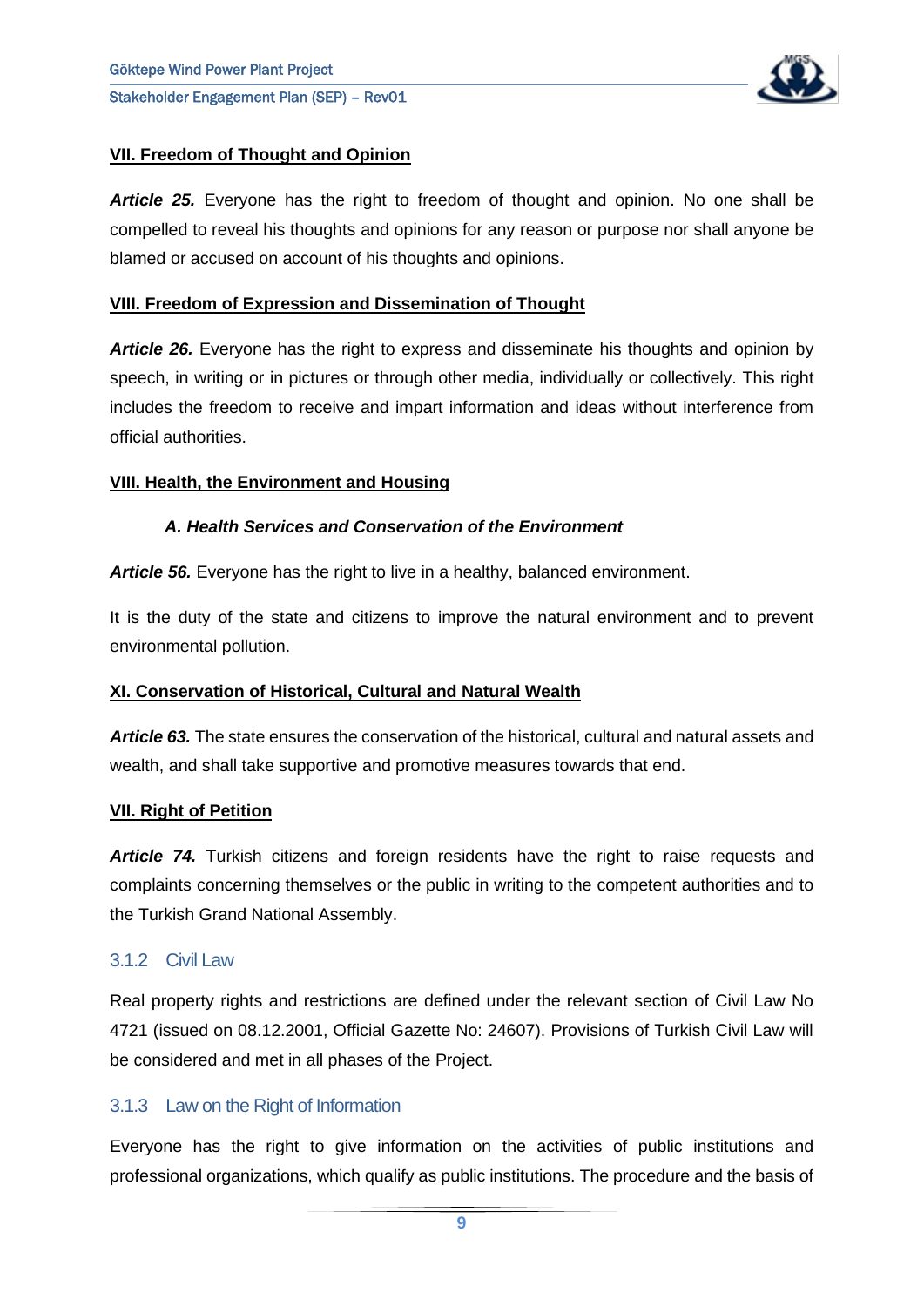

the right to information according to the principles of transparency, equality and impartiality are regulated in the Law on Right to Information numbered 4982 and issued on 24.10.2003 with the Official Gazette number of 25269.

### <span id="page-10-0"></span>3.1.4 Law on the Use of Right Petition

Everyone has the right to apply in writing to the Turkish Grand National Assembly and the component authorities with regard to the requests and complaints concerning themselves or the public according to this article of the Law on the Use of Right to Petition No. 3071 which was issued on 01.11.1984 with the Official Gazette number of 18571.

#### <span id="page-10-1"></span>3.1.5 Expropriation Law

Another Law related to the involvement of stakeholders to the Project is the Expropriation Law No. 2942 (issued on 04.11.1983, Official Gazette No: 18215)

The administration action of the expropriation process is performed in line with the Expropriation Law according to its purpose, authorization, procedure, reason and subject of the action.

#### <span id="page-10-2"></span>3.1.6 Environmental Law

In addition to the legislation explained above, the fundamental law in Turkish Environmental Legislation is the Environmental Law No. 2872 (issued on 11.08.1983, Official Gazette No: 18132, amended by Law No. 5491). According to Environmental Law, citizens as well as the State bear responsibility for the protection of the environment based on the "polluter pays" and "user pays" principles. The Law is supported by numerous Regulations and decrees prepared or updated in the process of alignment with European Union legislation.

The main stages of the Environmental Impact Assessment are defined by the Turkish Regulation on Environmental Impact Assessment ("EIA") (25.11.2014, Official Gazette No. 29186, last amended on 28.11.2019, by the Official Gazette No: 30962).

The Projects requiring an Environmental Impact Assessment Report, the EIA process and other relevant principles and procedures are detailed in the Environmental Impact Assessment Regulation. The first Turkish EIA Regulation was put into force in 1993 and it was amended several times and the last EIA Regulation came into force on November 25<sup>th</sup>, 2014. The last amendment occurred on 28.11.2019.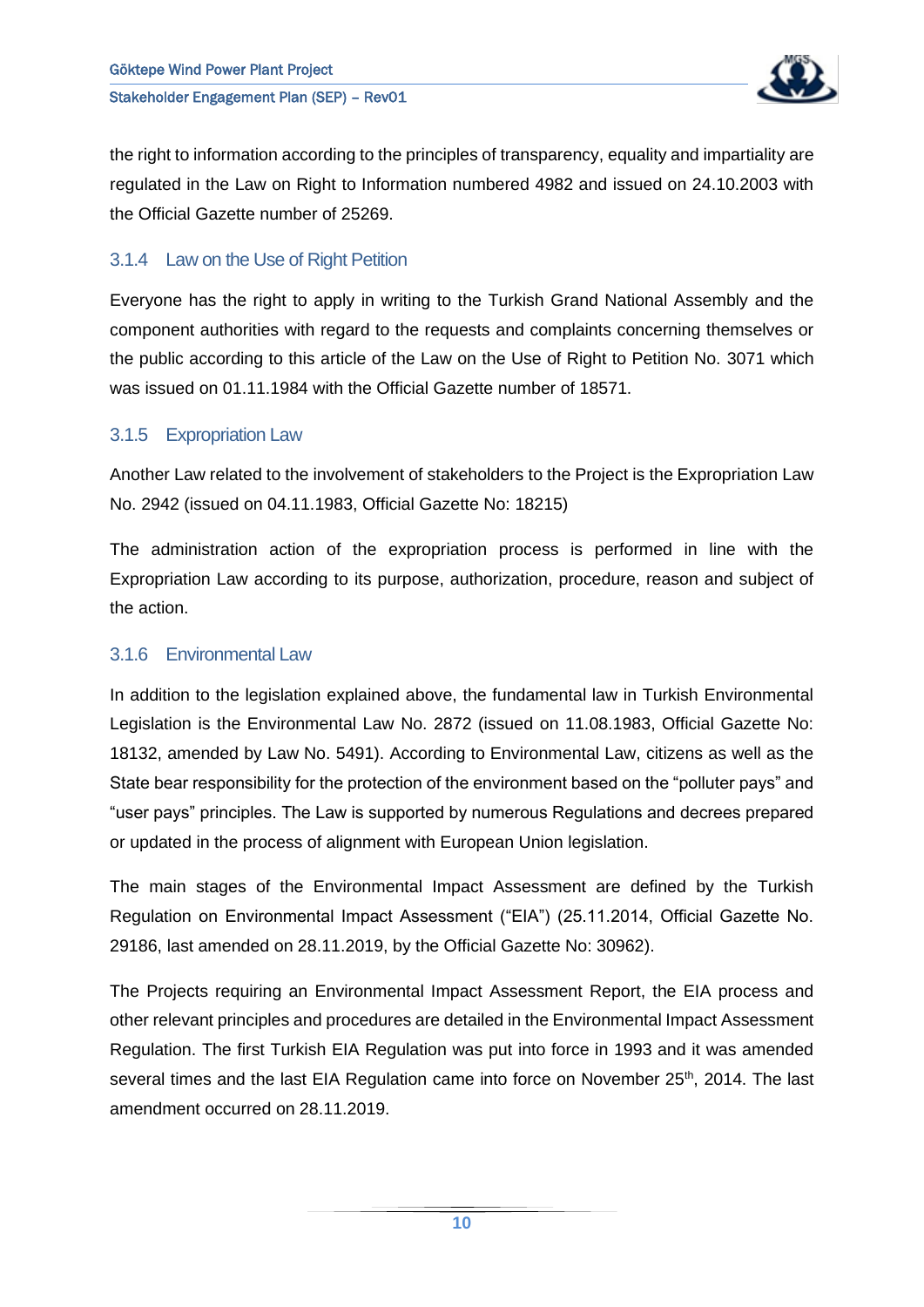

In accordance with Turkish Republic Ministry of Environment and Urbanization, Environmental Impact Assessment ("EIA") Regulation, relevant requirements in relation with EIA Process have been disclosed to the public.

For Göktepe WPP Project, the "EIA Positive Decision" was obtained on 08.04.2019.

#### <span id="page-11-0"></span>**3.2 Applicable International Standards and Guidelines**

International standards to be observed by the Project are the IFC Performance Standards. In particular, IFC PS-1 shall be complied with as they address stakeholder engagement.

Basic objectives of international standards and guidelines are as follows:

- To define project affected people and communities and other relevant parties having an effect on, having been affected by, and/or that may be affected by the activities and implementations of the Project; and to develop an appropriate procedure to identify and confirm them
- To prepare a database comprised of the relevant stakeholder of the Project and its associated facilities and to continuously update it
- To review this database in consultation with relevant parties
- To provide necessary information and consultancy services to all stakeholders in order to facilitate their required contributions on the environmental and social issues that may affect them
- To continuously protect respectful and constructive relations with stakeholders on the basis of mutual confidence and honestly, and by respecting the values of the stakeholders

Basic requirements of international standards and guidelines are as follows:

- Description of Stakeholders
- Preparation of a Stakeholder Engagement Plan
- Provision of necessary information about the Project and operation to the communities that have been affected or potentially to be affected
- Provision of significant consultancy services by means of early and continuous engagement
- The grievance and feedback mechanism aiming at concerns, complaints, requests and demands of the stakeholders, in relation with the Project, is planned to be implemented in a timely manner.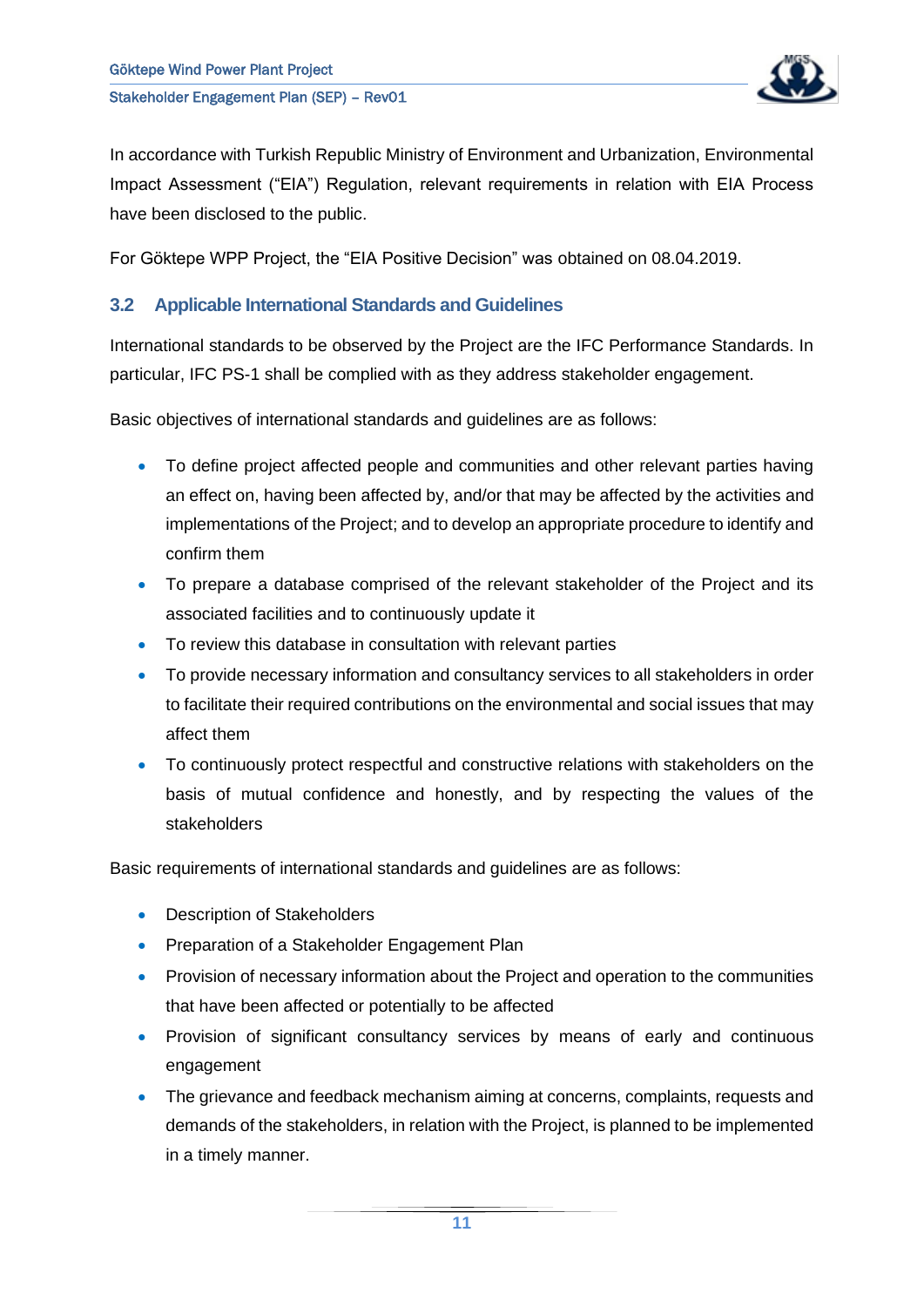

### <span id="page-12-0"></span>3.2.1 IFC Performance Standards

The key requirements related to stakeholder engagement from IFC PS-1 are summarized below:

- An Environmental and Social Management System ("ESMS") should be prepared and implemented, and the element of stakeholder engagement should be included.
- The range of stakeholders should be identified, if affected communities may be adversely impacted, then a Stakeholder Engagement Plan should be developed and implemented.
- When applicable this SEP is to include differentiated measures to allow for the effective participation of those identified as disadvantaged or vulnerable.
- Affected Communities will be provided with access to relevant information on (i) the purpose, nature and scale of the Project; (ii) the duration of proposed project activities; (iii) any risks to and potential impacts on such communities and relevant mitigation measures; (iv) the envisaged stakeholder engagement process and (v) the grievance mechanism.
- A process of effective consultation will be conducted in a manner that allows affected communities to express their views on project risks, impacts and mitigation measures, and will allow for the Project owner to respond to them.
- When potentially significant adverse impacts on affected communities exist, an Informed Consultation and Participation (ICP) is to be conducted.

IFC defined "Key Concepts and Principles of Stakeholder Engagement" in it's a Good Practice Handbook. The building blocks of stakeholder engagement are listed below:

- Stakeholder Identification and Analysis
- Information Disclosure
- Stakeholder Consultation
- Negotiation and Partnerships
- Grievance Management
- Stakeholder Involvement in Project Monitoring
- Reporting to Stakeholders
- Management Functions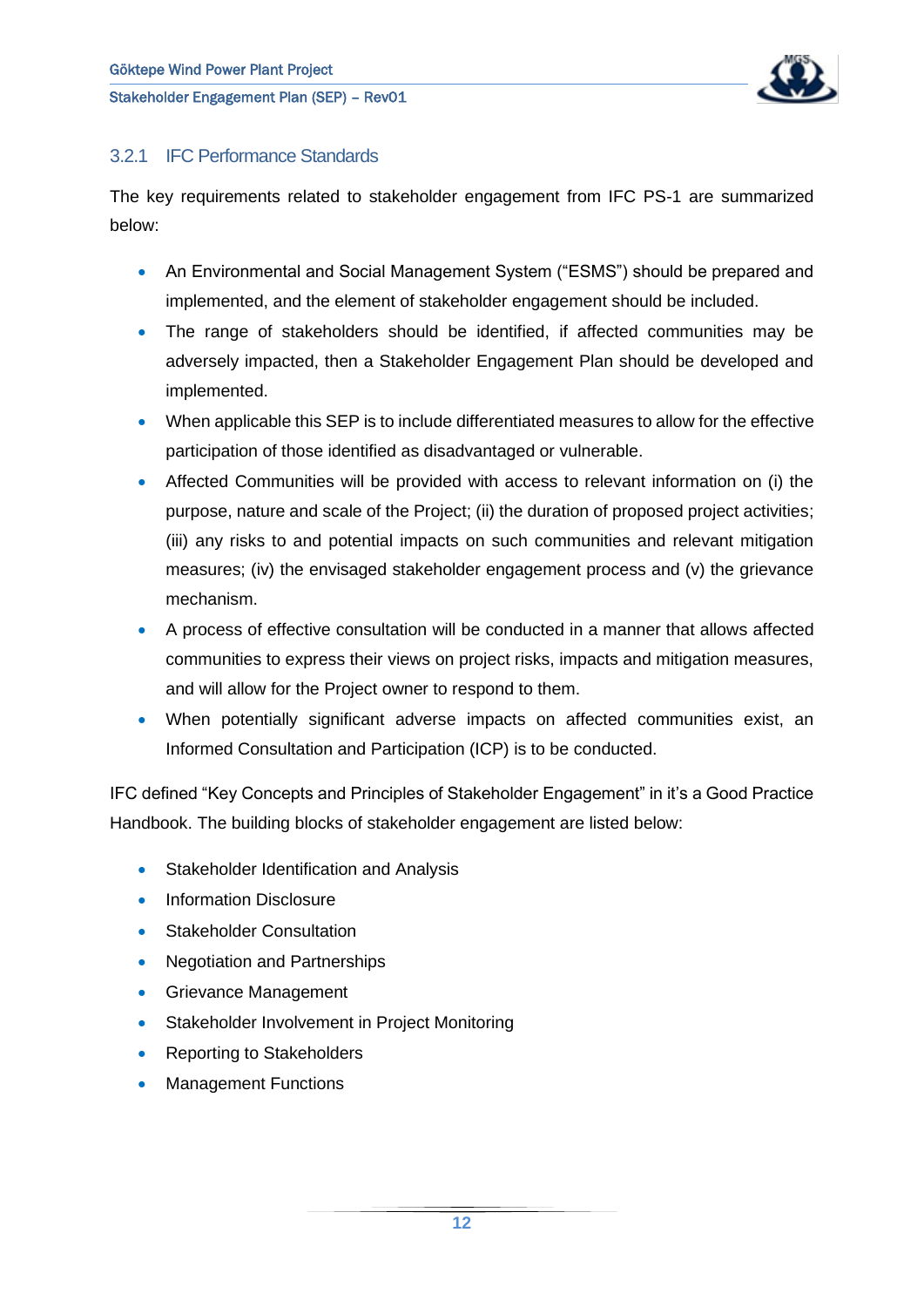

#### <span id="page-13-0"></span>3.2.2 AIIB Environmental and Social Standards

AIIB believes that transparency and meaningful consultation is essential for the design and implementation of a Project and works closely with its Clients (in this Project, Erguvan Energy) to achieve this objective. Meaningful consultation is a process that begins early and is ongoing throughout the Project. It is inclusive, accessible, timely and undertaken in an open manner. It conveys adequate information that is understandable and readily accessible to stakeholders in a culturally appropriate manner and in turn, enables the consideration of stakeholders' views as part of decision-making. Stakeholder engagement is conducted in a manner commensurate with the risks to, and impacts on, those affected by the Project.

AIIB requires Erguvan Energy to undertake an environmental and social assessment that consist of varying elements including stakeholder identification and consultation plan and public consultation and information disclosure.

Also, AIIB requires Erguvan Energy to engage in meaningful consultation with stakeholders during the Project's preparation and implementation phases, in a manner commensurate with the risks to, and impacts on, those affected by the Project. The ESF explains the *Meaningful Consultation as:* 

*"Meaningful consultation is a process that: (a) begins early in the preparation stage of the Project and is carried out on an ongoing basis throughout the implementation and life cycle of the Project; (b) ensures that all parties have a voice in consultation, including national and subnational government, the private sector, nongovernmental organizations and people affected by the Project, including, as applicable, Indigenous Peoples; (c) provides additional support as needed to ensure participation of women, elderly, young, disabled, minorities and other vulnerable groups; (d) provides timely disclosure of relevant and adequate information that is understandable and readily accessible to the people affected by the Project and other stakeholders; (e) is undertaken in an atmosphere free of intimidation or coercion; (e) is gender inclusive, accessible, responsive and tailored to the needs of vulnerable groups; and (f) enables the consideration of relevant views of people affected by the Project and other stakeholders in decision-making. Continue consultation with stakeholders throughout Project implementation as necessary on issues related to environmental and social performance and implementation of the Project-level grievance mechanism."*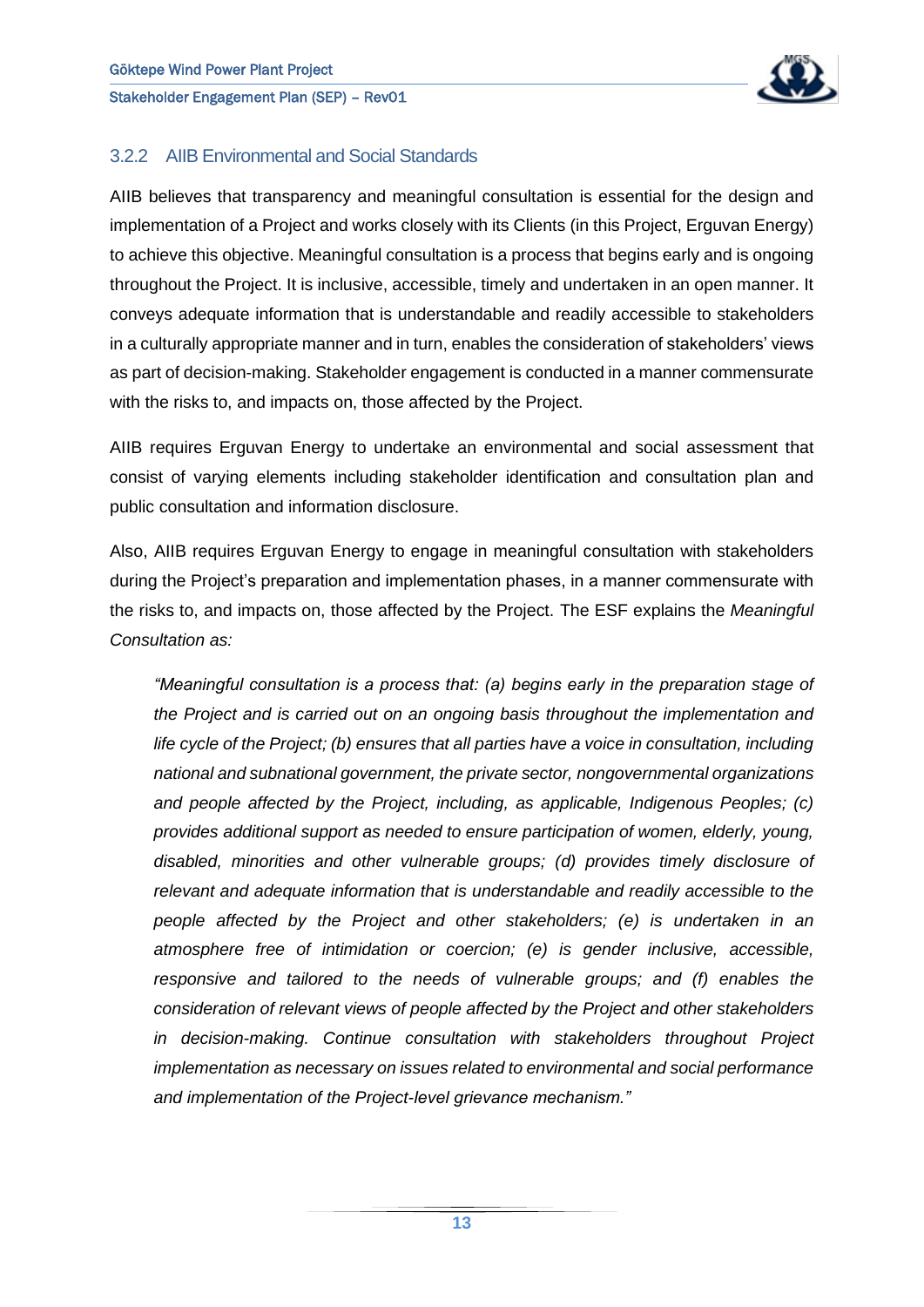

In addition to meaningful consultation, environmental and social information on the Project must be available, in an accessible manner, and in a form and language(s) understandable to affected people and other stakeholders, during preparation and implementation of the Project so as to provide an opportunity to broadly identify and address environmental and social risks and impacts, those involving Involuntary Resettlement and Indigenous Peoples, and including community health and safety issues, according to AIIB ESS-1. In particular, disclose the draft environmental and social assessment documents (including the ESMP, and, as applicable, any ESMPF, or other approved forms of documentation) in a timely manner in accordance with paragraph 57 of the ESP, in an accessible place, and in a form and language(s) understandable to affected people and other stakeholders; this includes documentation required under ESS 2 and ESS 3, as applicable. Moreover, in the same manner the final assessment documents, as they become available, and any updates must be disclosed to affected people and other stakeholders. Regularly disclosure of the updated environmental and social information, in the same manner, along with information on any material changes in the Project must be performed according to AIIB requirements.

### <span id="page-14-0"></span>**4 STAKEHOLDER ENGAGEMENT**

#### <span id="page-14-1"></span>**4.1 Early Engagement**

The e-mail address and telephone number are presented in the Project website [\(https://www.polat.com/enerji/erguvan-enerji\)](https://www.polat.com/enerji/erguvan-enerji).

The communication/consultation form is presented in the website. External grievance forms will be distributed in public places as well, presented as Appendix A.

A formal stakeholder engagement meeting (public hearing meeting), a requirement of the local EIA Regulation, were held during the local EIA process on 16.08.2018 in Yalova Province, Çınarcık District. The meeting was conducted in the conference hall of the Esenköy Adnan Kaptan Middle School.

The meeting was announced in the national and local newspapers (Birgün and Yalova Hayat newspapers) per the regulatory requirements and additionally the announcement letters were sent to the mukhtars of the nearby settlements and presented in the mukhtars' offices. The meetings comprised of presentation that includes the Project information and record of comments and suggestions taken during the meetings were included into the EIA Report.

12 people, including the personnel of Ministry of Environment and Urbanization and Yalova Provincial Directorate, investor company, environmental engineer of Yalova Provincial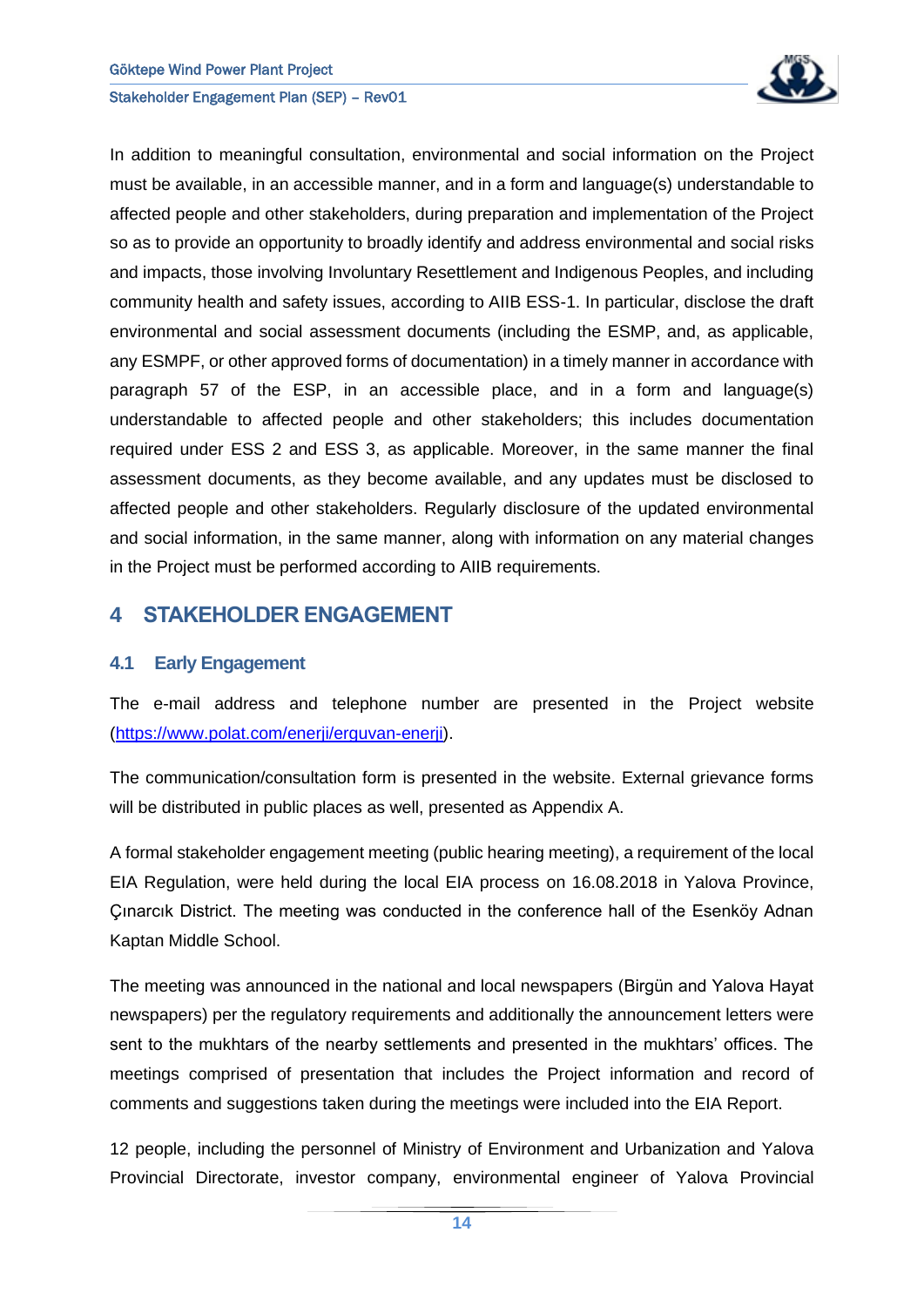

Gendarmerie, one personnel of General Directorate of Meteorology, personnel of Esenköy Municipality and residents from the region, were attended to this meeting. There was no negative comment from the participants during the meeting. Additionally, following concerns have been verbalized and answered:

- The case of planning the alternative project (32 turbines) and the case of changing the locations of the planned turbines
- Access roads to the turbine locations
- The state of forest fields, measures to be taken and the amount of the trees to be cut

Lastly, after the above-mentioned meeting Yalova Provincial Directorate of Environment and Urbanization gave the formal comment to the Project on 03.09.2018, which includes the following concerns. Those concerns and requests have been met during the process of EIA.

- 1. Clarifying the exact locations of the turbines
- 2. Locating as much as turbines on the route of the existing roads (and explaining the reasons if otherwise)
- 3. Presenting the area of influence of each turbine in accordance with the sample in the "Regulation on the Technical Assessment of Applications for Electricity Generation Based on Wind Sources" and showing those on map (in the EIA report, under the title of 'Selection of the Turbine Location')
- 4. Presenting the cumulative impact with the other close WPPs and showing those on the map

## <span id="page-15-0"></span>**5 STAKEHOLDER IDENTIFICATION**

All stakeholder groups that have an interest in, that might be affected by, or that might have an influence on the outcome of the Project were identified during the early engagement of the Project. Stakeholder identification was completed and involved screening a wide array of potential stakeholders, including institutions, associations, NGOs and other informal groups that should be involved in the engagement process. The stakeholders were then classified according to their type and status based on the profile that the stakeholder has within the social structure of the context. The relevant stakeholder groups are presented in the following table.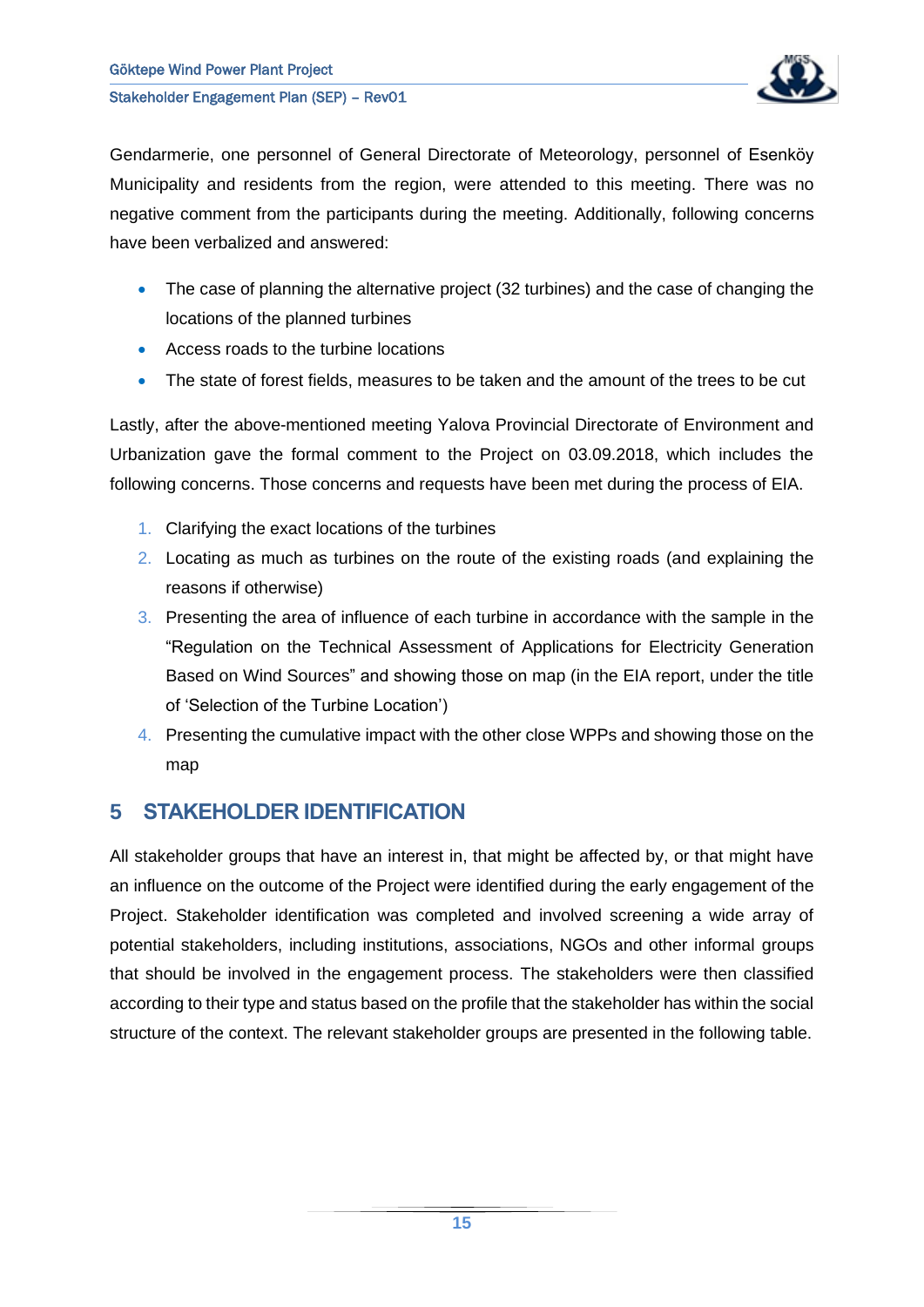

<span id="page-16-0"></span>*Table 5-1. Stakeholder Groups*

| <b>Stakeholder Groups</b>                                                                                                                                                                                                                                                                                                       | <b>Stakeholder Type</b> |                   |  |  |
|---------------------------------------------------------------------------------------------------------------------------------------------------------------------------------------------------------------------------------------------------------------------------------------------------------------------------------|-------------------------|-------------------|--|--|
|                                                                                                                                                                                                                                                                                                                                 | <b>Affected</b>         | <b>Interested</b> |  |  |
| <b>External Stakeholders</b>                                                                                                                                                                                                                                                                                                    |                         |                   |  |  |
| <b>Local Communities</b>                                                                                                                                                                                                                                                                                                        |                         |                   |  |  |
| Muhtars and residents of<br>Mecidiye Village<br>$\bullet$<br>50. Yıl Neighborhood                                                                                                                                                                                                                                               | ✓                       | ✓                 |  |  |
| <b>Government</b>                                                                                                                                                                                                                                                                                                               |                         |                   |  |  |
| Yalova Provincial Directorate of Environment and<br>Urbanization<br>Yalova Provincial Directorate of Culture and<br>Tourism<br>✓<br>✓<br>Yalova Provincial Directorate of Agriculture and<br>Forestry<br>Yalova Forestry Operational Directorate<br><b>Armutlu District Governor</b><br>Armutlu Forest Sub-District Directorate |                         |                   |  |  |
| <b>Municipality</b>                                                                                                                                                                                                                                                                                                             |                         |                   |  |  |
| Armutlu Municipality<br>✓<br>✓                                                                                                                                                                                                                                                                                                  |                         |                   |  |  |
| <b>Media</b>                                                                                                                                                                                                                                                                                                                    |                         |                   |  |  |
| Armutlu Haber                                                                                                                                                                                                                                                                                                                   |                         |                   |  |  |
| <b>NGOs</b>                                                                                                                                                                                                                                                                                                                     |                         |                   |  |  |
| Armutlu Society of Animals Protection<br>$\bullet$<br>Armutlu Women Solidarity and Improvement<br>Society<br>Armutlu Chamber of Arts and Craftsman<br>✓<br>✓<br>Armutlu Culture Social Assistance and Solidarity<br>Association<br>Mecidiye Village Agricultural Development<br>Cooperative                                     |                         |                   |  |  |
| <b>Private Sector</b>                                                                                                                                                                                                                                                                                                           |                         |                   |  |  |
| <b>Yalova Wind Power Plant</b><br>Manastır-Esenköy Wind Power Plant<br>Fina Enerji Wind Power Plant Project                                                                                                                                                                                                                     | ✓                       | ✓                 |  |  |
| <b>Internal Stakeholders</b>                                                                                                                                                                                                                                                                                                    |                         |                   |  |  |
| Employees                                                                                                                                                                                                                                                                                                                       | ✓                       | ✓                 |  |  |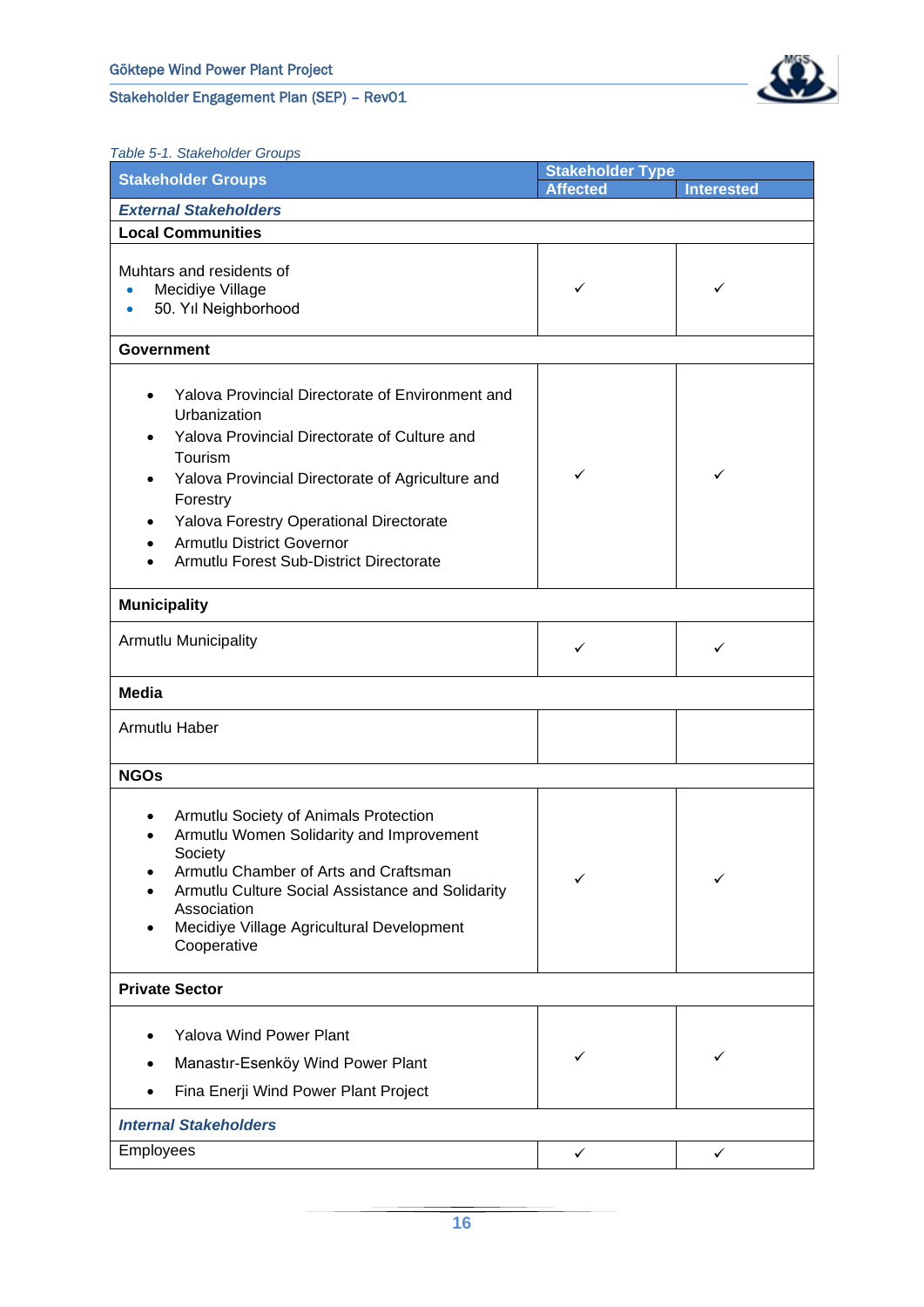

## <span id="page-17-0"></span>**6 STAKEHOLDER ENGAGEMENT PROGRAM**

The objectives of external communications are to provide continuous engagement with targeted audiences to inform about the company activities, including company performance, company development and investment plans and their implementation.

The methods of communication to be utilized by the Erguvan Energy are summarized in the following Stakeholder Engagement Program and will include:

- Publication for public review of the Stakeholder Engagement Plan, Non-Technical Summary and Environmental and Social Action Plan,
- Meetings with regulatory bodies
- Public meetings
- Published on local municipalities' website (if available) and/or on a dedicated Erguvan Energy's website
- Announcements in local media
- Provision of general information on noticeboards at key public locations

The following table summarizes the stakeholder engagement program in terms of:

- Activity/project
- Type of information disclosed
- Location and dates of meetings/forms of communications
- Stakeholder groups consulted

In this respect, the following the stakeholder engagement program is developed.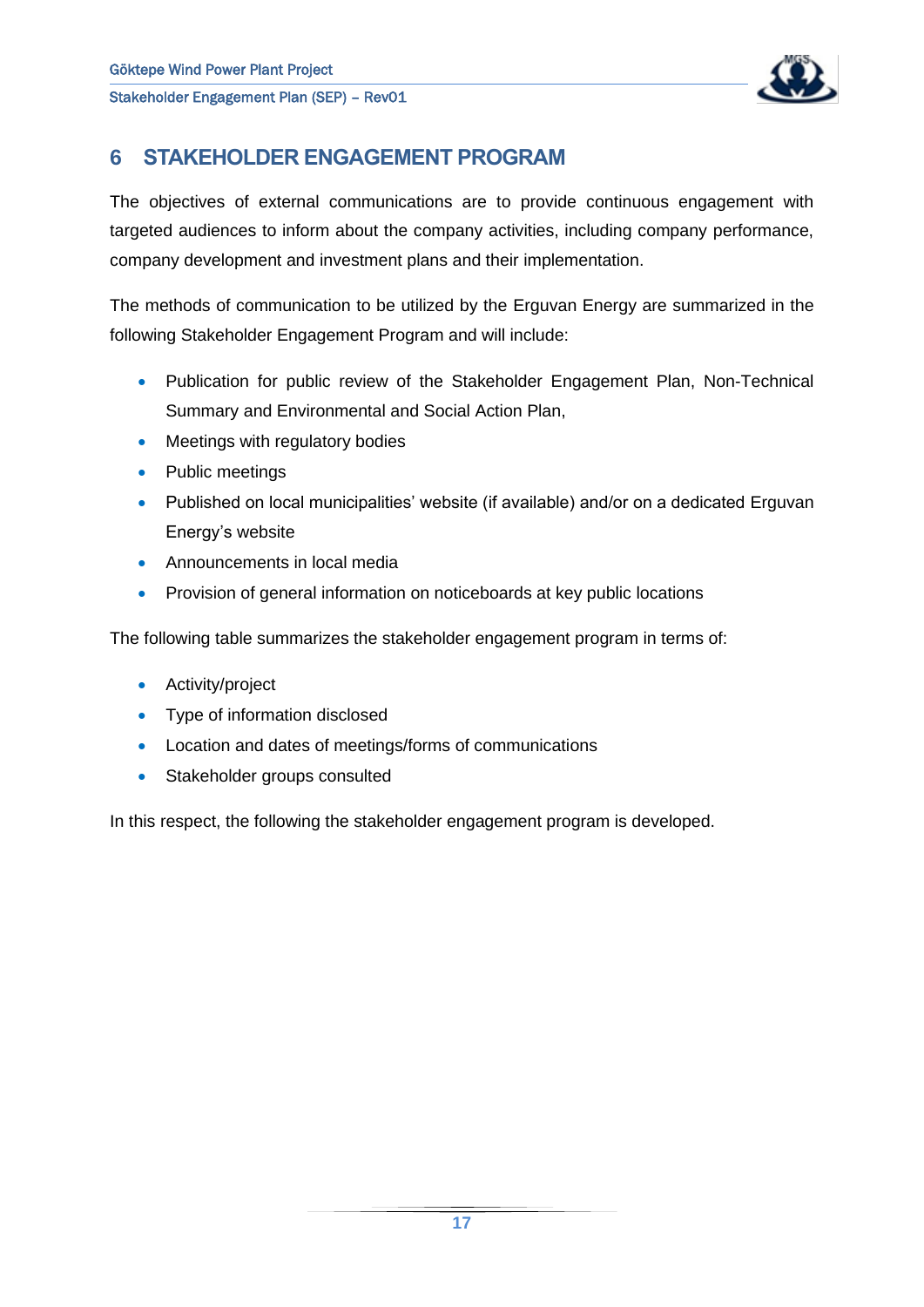#### Göktepe Wind Power Plant Project

#### Stakeholder Engagement Plan (SEP) – Rev01



<span id="page-18-0"></span>

| ID               | able $\sigma$ is dialonglass $\Xi$ igagement i ografin<br><b>Target Group</b>                                     | <b>Purpose of Engagement and Engagement</b><br><b>Topics</b>                                                                                                                                                                                                                                                                                                                                                                                                                                                                               | <b>Method of</b><br>engagement                   | <b>Frequency</b>                                                                                                              | <b>Responsible</b> |
|------------------|-------------------------------------------------------------------------------------------------------------------|--------------------------------------------------------------------------------------------------------------------------------------------------------------------------------------------------------------------------------------------------------------------------------------------------------------------------------------------------------------------------------------------------------------------------------------------------------------------------------------------------------------------------------------------|--------------------------------------------------|-------------------------------------------------------------------------------------------------------------------------------|--------------------|
| SEP <sub>1</sub> | -All affected settlements<br>and Interested parties<br>-Local communities<br>-Local government<br>-Local business | <b>Information Disclosure</b><br>-Purpose, start date, duration, and nature of<br>construction and operations activities<br>-Status and effectiveness of implementation of<br>mitigation measures related to relevant social and<br>environmental impacts<br>-Closure options and impacts on local communities<br>-Grievance mechanism disclosure<br>- Ongoing monitoring objectives and activities, and<br>regular reporting back to stakeholders on monitoring<br>results<br>- Continue disclosing information via associated<br>website | Dependent<br>on<br>stakeholder<br>classification | During<br>Construction,<br>reviewed/revised<br>for updates and<br>once in operational<br>phase<br>As requested / as<br>needed | <b>SRS</b>         |
| SEP <sub>2</sub> | -All affected settlements<br>and Interested parties<br>-Local communities<br>-Local government<br>-Local business | <b>External Grievance Mechanism</b><br>-Disclosure of grievance mechanism to communities<br>-Disclosure of grievances received and resolved to<br>communities                                                                                                                                                                                                                                                                                                                                                                              | Dependent<br>on<br>stakeholder<br>classification | During<br>Construction,<br>reviewed/revised<br>for updates and<br>once in operational<br>phase<br>As requested / as<br>needed | <b>SRS</b>         |
| SEP <sub>3</sub> | -Local businesses<br>-All affected settlements<br>and mukhtars<br>-Project Workers                                | <b>Employment and Procurement Strategies</b><br>-Recruitment of employees<br>-Training of staff<br>-Procurement of supplies and services                                                                                                                                                                                                                                                                                                                                                                                                   | Dependent<br>on<br>stakeholder<br>classification | During<br>Construction,<br>reviewed/revised<br>for updates and<br>once in operational<br>phase                                | <b>SRS</b>         |

#### *Table 6-1. Stakeholder Engagement Program*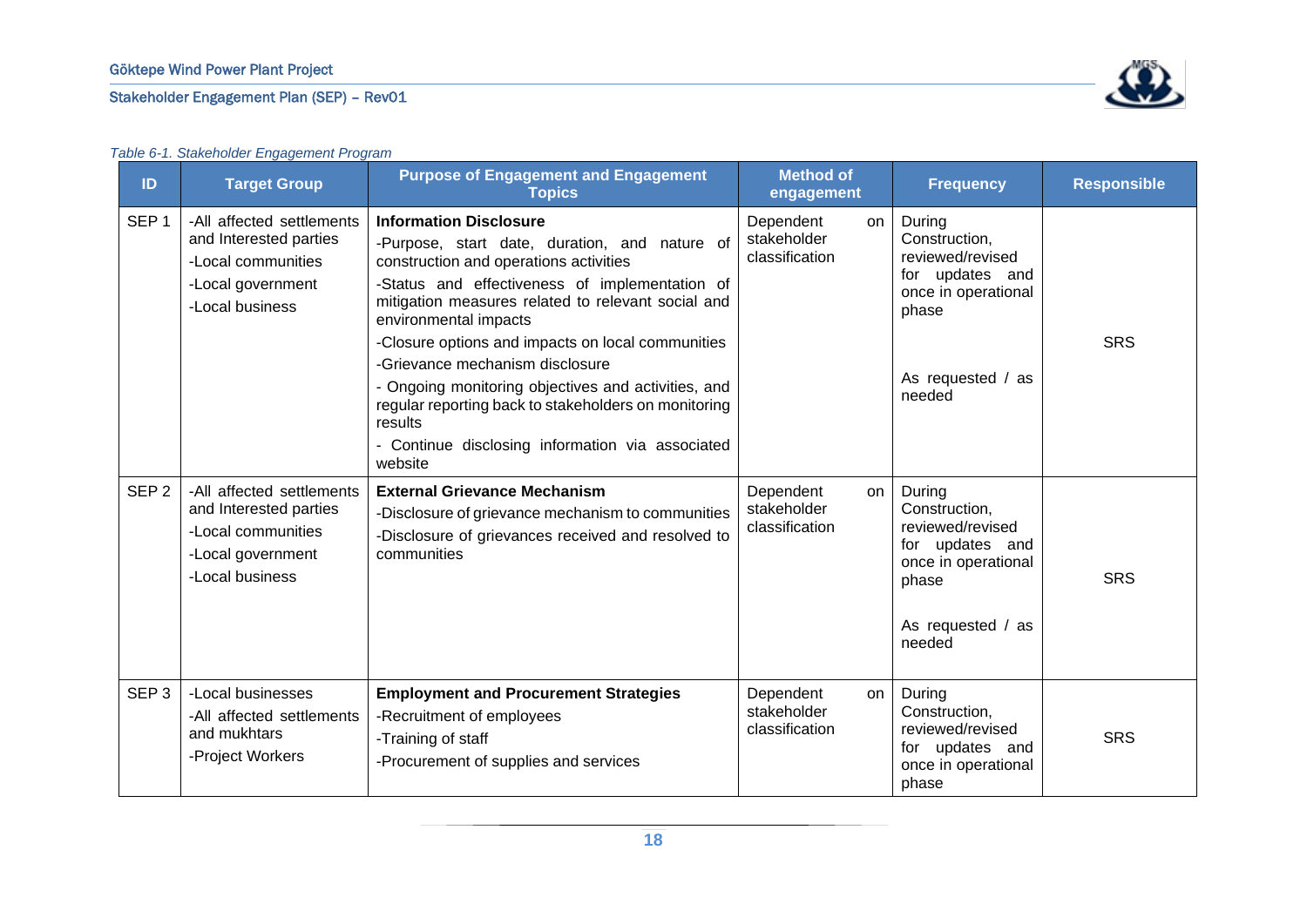

| ID               | <b>Target Group</b>                                                                                               | <b>Purpose of Engagement and Engagement</b><br><b>Topics</b>                                                                                                                                                                                                                                                                                                                                                                                 | <b>Method of</b><br>engagement                                                      | <b>Frequency</b>                                                              | <b>Responsible</b>               |
|------------------|-------------------------------------------------------------------------------------------------------------------|----------------------------------------------------------------------------------------------------------------------------------------------------------------------------------------------------------------------------------------------------------------------------------------------------------------------------------------------------------------------------------------------------------------------------------------------|-------------------------------------------------------------------------------------|-------------------------------------------------------------------------------|----------------------------------|
|                  | Family,<br>-Ministry<br>of<br>Social<br>Labor<br>and<br>Services                                                  |                                                                                                                                                                                                                                                                                                                                                                                                                                              |                                                                                     | As requested / as<br>needed.                                                  |                                  |
| SEP <sub>4</sub> | -All affected settlements<br>and Interested parties<br>-Local communities<br>-Local government<br>-Local business | Use of Emergency Response and Preparedness<br>-Provision of information on code compliance /<br>emergency preparedness to engage in public<br>consultation and disclosure about issues of concern<br>with potentially affected stakeholders.<br>-Provision of information on code compliance /<br>emergency preparedness to develop appropriate<br>emergency response strategies and capabilities<br>with potentially affected stakeholders. | <b>Drills</b><br>Community<br>meetings                                              | Annual drills or as<br>required<br>As requested / as<br>needed                | <b>HSE Manager</b><br><b>SRS</b> |
| SEP <sub>5</sub> | <b>NGOs</b>                                                                                                       | <b>Social</b><br>and<br>progress,<br>economic<br>social<br>development and environmental protection<br>Provision of information on:<br>-Mitigation<br>potential<br>measures<br>against<br>environmental and social risks<br>-Sustainability criteria<br>-Social responsibility<br>projects,<br>implementation<br>principles<br>-Cumulative impacts of project in the region                                                                  | Focus<br>group<br>meetings<br>Company website                                       | As required / As<br>requested                                                 | <b>SRS</b>                       |
| SEP <sub>6</sub> | -All affected settlements<br>and mukhtars<br>- Armutlu Municipality                                               | <b>Road Transportation</b><br>-Road safety awareness, including on safe crossing<br>of the bypass and access roads                                                                                                                                                                                                                                                                                                                           | Face<br>to<br>face<br>meetings<br>Dependent<br>on.<br>stakeholder<br>classification | At least annually in<br>construction<br>phase.<br>As requested / as<br>needed | <b>SRS</b>                       |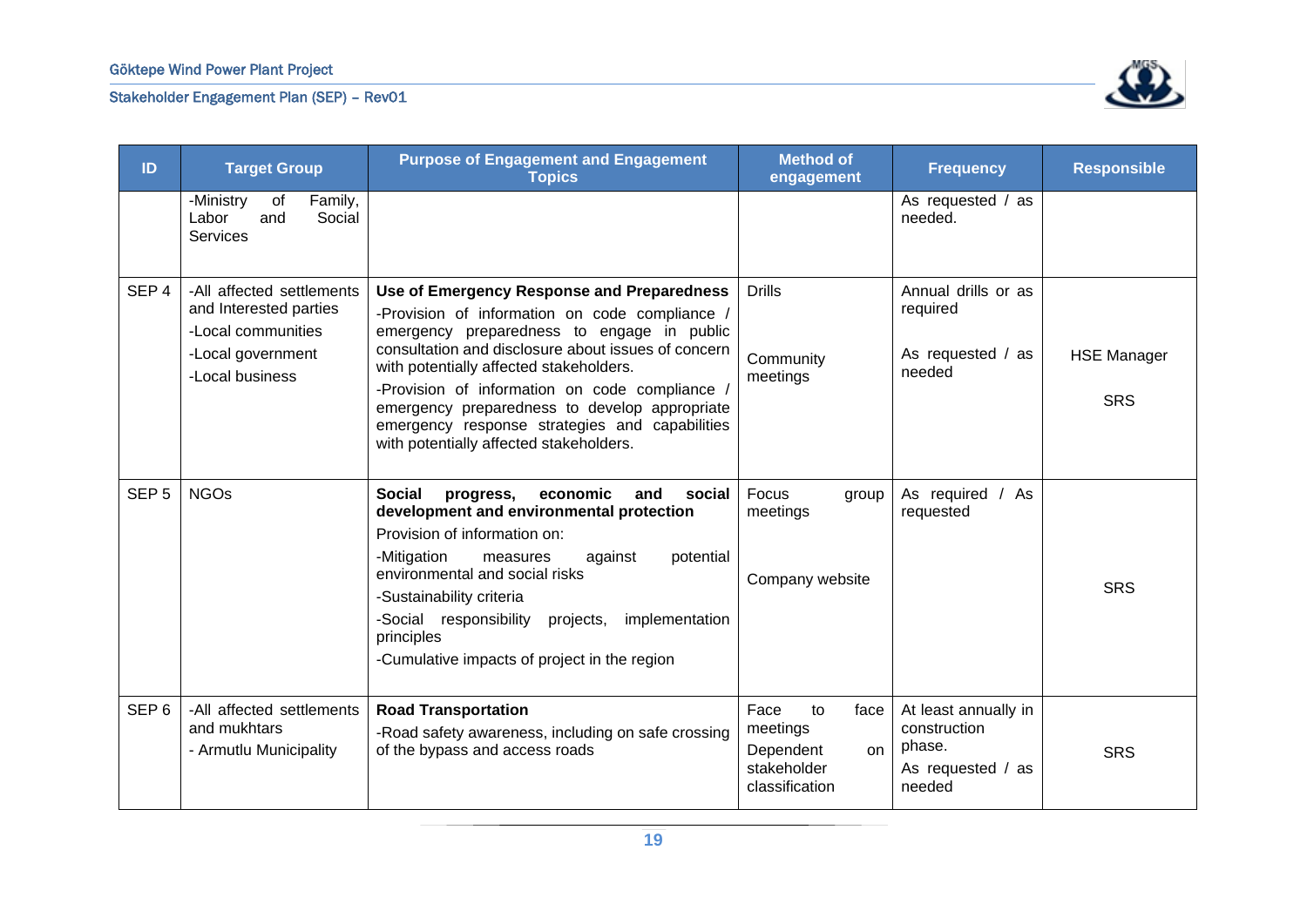

| ID               | <b>Target Group</b>                       | <b>Purpose of Engagement and Engagement</b><br><b>Topics</b>                                                                                                                                                                               | <b>Method of</b><br>engagement             | <b>Frequency</b>                     | <b>Responsible</b> |
|------------------|-------------------------------------------|--------------------------------------------------------------------------------------------------------------------------------------------------------------------------------------------------------------------------------------------|--------------------------------------------|--------------------------------------|--------------------|
|                  |                                           | -Types, number and frequency of vehicles that can<br>be anticipated through different phases of the<br>Project                                                                                                                             |                                            |                                      |                    |
|                  |                                           | -Collaboration with local communities and<br>responsible authorities to improve signage, visibility<br>and overall safety of roads, particularly along<br>stretches located near schools or other locations<br>where children are present. |                                            |                                      |                    |
|                  |                                           | -Collaborating with local communities on education<br>about traffic and pedestrian safety (e.g. school<br>education campaigns)                                                                                                             |                                            |                                      |                    |
|                  |                                           | -Communication of traffic measures and Project<br>road usage with mukhtars                                                                                                                                                                 |                                            |                                      |                    |
| SEP <sub>7</sub> | -All affected settlements<br>and mukhtars | Management of environmental and social risks<br>of the Project                                                                                                                                                                             | Meetings<br>with<br><b>Mukhtars</b>        | As required / As<br>requested        |                    |
|                  | - Armutlu Municipality                    | Provision of information on:                                                                                                                                                                                                               |                                            |                                      |                    |
|                  |                                           | - Environmental monitoring program                                                                                                                                                                                                         | <b>Brochures</b>                           |                                      | <b>SRS</b>         |
|                  |                                           | - Environmental monitoring results                                                                                                                                                                                                         |                                            |                                      |                    |
|                  |                                           | - Overall information about progress of the Project                                                                                                                                                                                        |                                            |                                      |                    |
|                  |                                           | - Cumulative impacts in the region                                                                                                                                                                                                         |                                            |                                      |                    |
| SEP <sub>8</sub> | <b>Vulnerable Groups</b>                  | Employment and<br>interest of<br>any<br>other<br>vulnerable groups                                                                                                                                                                         | Meetings<br>targeting<br>identified<br>any | During<br>the<br>construction<br>and |                    |
|                  |                                           | Provision of information on:                                                                                                                                                                                                               | vulnerable groups                          | operation                            |                    |
|                  |                                           | - Recruitment of employees                                                                                                                                                                                                                 |                                            |                                      |                    |
|                  |                                           | - Training of staff                                                                                                                                                                                                                        | Women meetings                             | As requested / as<br>required        | <b>SRS</b>         |
|                  |                                           | - Use of roads, water and other infrastructure,<br>increase in traffic density                                                                                                                                                             | Focus<br>group                             |                                      |                    |
|                  |                                           | - Local employment                                                                                                                                                                                                                         | discussions                                |                                      |                    |
|                  |                                           | - Important commercial opportunities                                                                                                                                                                                                       |                                            |                                      |                    |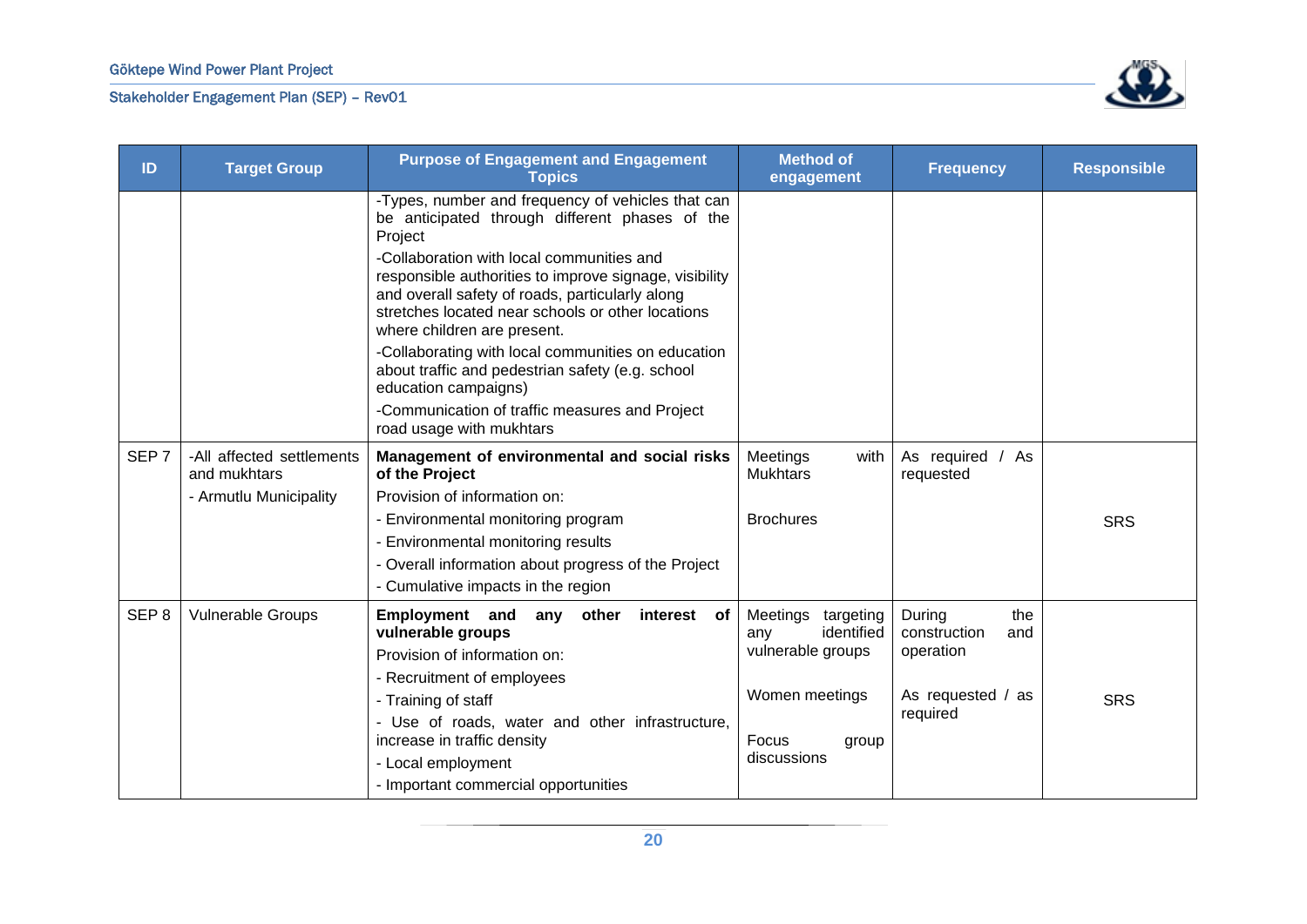

| ID               | <b>Target Group</b>                                                                                    | <b>Purpose of Engagement and Engagement</b><br><b>Topics</b>                                                                                                                                                                                                                                                                                                                                                                                                                                                                                                                       | <b>Method of</b><br><b>Frequency</b><br>engagement                                 |                                                                                   | <b>Responsible</b> |
|------------------|--------------------------------------------------------------------------------------------------------|------------------------------------------------------------------------------------------------------------------------------------------------------------------------------------------------------------------------------------------------------------------------------------------------------------------------------------------------------------------------------------------------------------------------------------------------------------------------------------------------------------------------------------------------------------------------------------|------------------------------------------------------------------------------------|-----------------------------------------------------------------------------------|--------------------|
|                  |                                                                                                        | -Environmental impacts                                                                                                                                                                                                                                                                                                                                                                                                                                                                                                                                                             | <b>NTS</b>                                                                         |                                                                                   |                    |
| SEP <sub>9</sub> | -Workforce<br>-All affected settlements<br>and mukhtars<br>- Armutlu Municipality<br>-Local government | <b>Community Health</b><br>-Provide training on Company policies (employees<br>and contractors) on respectful and appropriate<br>behaviour with communities<br>-As part of Project orientation training, include<br>awareness raising of the prevention and treatment<br>of communicable diseases.<br>-Work with women in the communities to help<br>prevent and manage communicable diseases,<br>particularly due to women's primary role as<br>caretakers of ill family and community members,<br>and due to their vulnerability and their productive<br>and reproductive roles. | Face<br>to<br>face<br>meetings<br>Dependent<br>on<br>stakeholder<br>classification | As requested / as<br>needed                                                       | <b>SRS</b>         |
| <b>SEP</b><br>10 | Erguvan Energy and<br><b>Project Contactor</b><br>employees                                            | <b>Employee welfare</b><br>Provision of information on:<br>Employee Grievance Mechanism<br>-Labor rights<br>-OHS procedures<br>-Contractor management                                                                                                                                                                                                                                                                                                                                                                                                                              | Face<br>to<br>face<br>interview<br><b>OHS Committee</b><br>Labor audits            | Monthly or when<br>required due to the<br>results<br>of<br>grievance<br>mechanism | <b>SRS</b>         |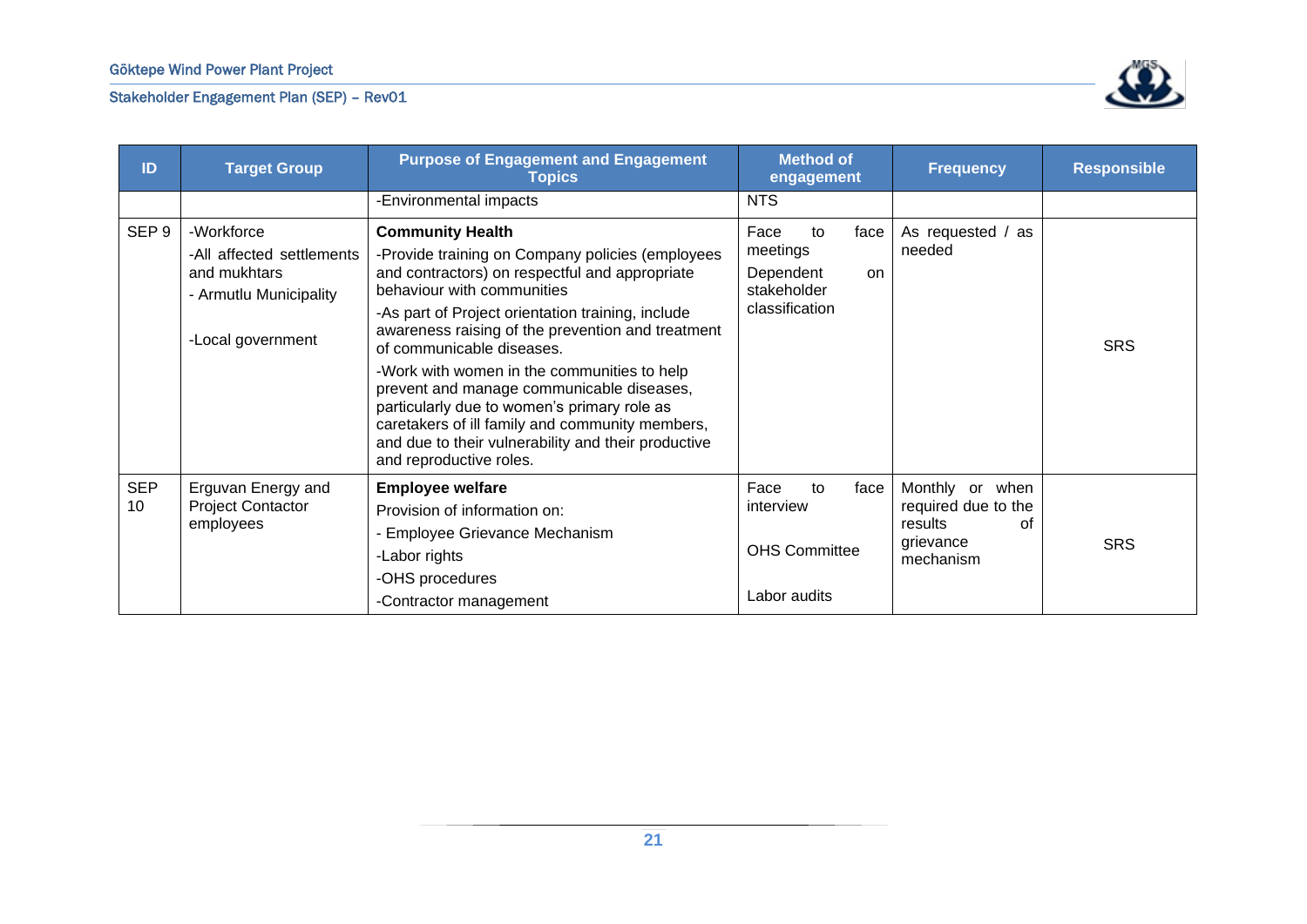

## <span id="page-22-0"></span>**7 TOOLS & METHODS FOR INFORMATION DISCLORURE**

Erguvan Energy will provide transparent informative material in a consistent and timely manner to the affected communities and the remaining stakeholders. The manner in which this material will be disclosed is discussed in the sections that follow.

#### <span id="page-22-1"></span>**7.1 Internal / Web Site**

Erguvan Energy will keep information on the Project updated on an assigned website in both Turkish and English. The homepage of the website can be found here:

• <https://www.polat.com/enerji/erguvan-enerji>

#### <span id="page-22-2"></span>**7.2 Information Sheets**

Information sheets including a non-technical summary of the Project, key project issues and details regarding Erguvan Energy's approach to minimizing, mitigating and managing potential negative impacts will be prepared and made available on the assigned website/s and at the Project construction site offices. Copies of these information sheets will be posted at the mukhtar offices of the affected communities identified as stakeholders.

#### <span id="page-22-3"></span>**7.3 Responding to Local Communities and Publications for People**

Authorities of the Project will give full and timely responses to requests, comments and questions of local communities in addition to implementing the grievance procedure in the case of complaints. All requests shall be treated respectfully. In the event that it is not possible to meet a particular request, then a detailed explanation as to why not, will be given through the use of social plans.

At the website, material providing information about different stages of the project will be available, and stakeholders will be kept posted.

When needed, particular matrices and informative documents will be prepared as a response to concerns, complaints and requests of stakeholders and local communities on the basis of impact assessment surveys carried out. As long it is appropriate, relevant Project information will be disclosed to the public.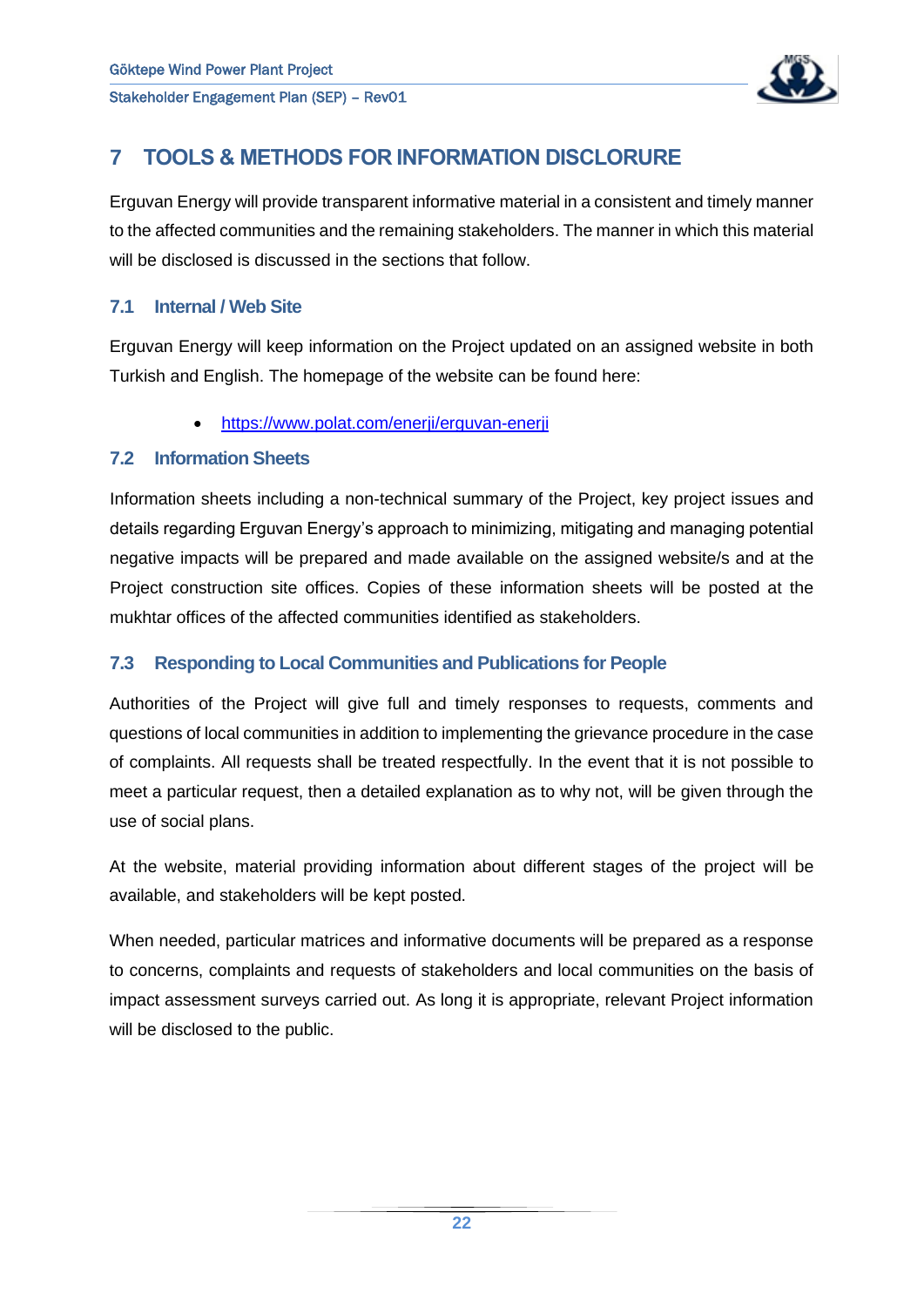

#### <span id="page-23-0"></span>**7.4 Disclosure Activities**

During this engagement phase, disclosure and consultation activities will be designed along the following general principles:

- Consultation events and opportunities should be widely and proactively publicized, especially among Project affected parties, at least 1 week prior to any meeting via website announcements, through mukhtars, local newspaper advertisement, posted information banner in mukhtars' offices;
- The non-technical summary of the Project should be accessible (via websites) prior to any event to ensure that people are informed in advance of the meeting related to Project activities;
- The location and timing of any meetings will be designed to maximize accessibility to Project affected stakeholders, if needed transportation arrangement will be made by Erguvan Energy to increase participation in meetings;
- The information presented (via presentations, leaflets, website publications etc.) will be clear and nontechnical, and will be presented in the local language understood by those in the communities;
- Simplified system will be provided to ensure that stakeholders are able to raise their concerns and Erguvan Energy will encourage the stakeholders to raise their concerns/complaints and suggestions; and
- Issues raised are to be answered at the meeting or, if an answer is not immediately available, these issues will be actively followed up on, the person who raised the issue will be informed after the meeting when the issues resolved.

Project related information communication meetings will be open to the entire public and will be announced through local media. Furthermore, they will be held at the locations where stakeholders (especially local communities) can easily reach like the local mukhtar offices. If needed, separate meetings can be organized at venues frequently visited by women for women only meetings.

Erguvan Energy will inform the public, via newspapers, meetings, media and other similar means, about how people can access Project related documents (such as this SEP and NTS) and the project timetable, and how they can submit comments regarding said documents.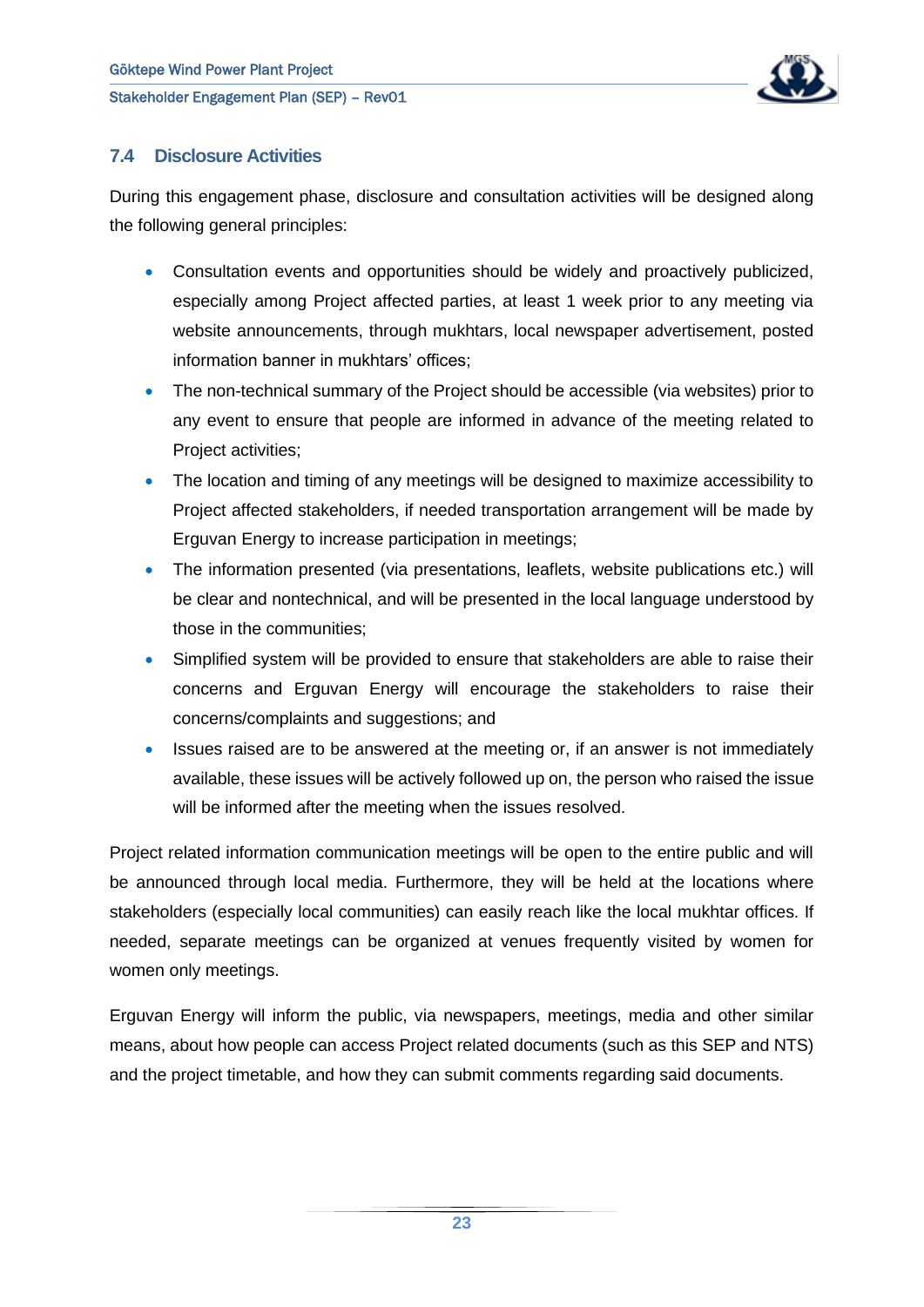

## <span id="page-24-0"></span>**8 MANAGEMENT OF GRIEVANCES**

#### <span id="page-24-1"></span>**8.1 Grievance and Feedback Procedure**

As discussed previously; grievances are complaints, suggestions and problems that employees and external stakeholders raise on a specific issue. The spectrum of grievances ranges from major and potentially illegal issues such as discrimination or victimization in the workplace to more minor day-to-day disputes of local stakeholders or Project Affective People (PAP).

Grievance procedures provide a clear and transparent framework to deal with difficulties. A grievance mechanism is a structured process that allows complainants to address disputes, fear and aspirations, concerns in a fair, easily accessible and transparent manner.

Grievance procedures will be coordinated through the appointed Social Responsibility Staff with the help of HSE Manager who are the primary interfaces between the community and the contractor. Complainants will have the chance to provide their names in order to gain effective feedback on their complaints/grievances, however; confidentiality procedures will be put in place to protect the complainant, as appropriate. SRS is recommended to be nominated from either Investments and Operation, Corporate Communications or Human Resources department. The SRS is expected to conduct a bridge between the firm and the employees, in order to formalize the grievance process and procedures, as it is existent, but in a non-formal way.

The grievance mechanism will be informed to the stakeholders so that they are aware of the process, having knowledge of the right to submit a grievance and understand how the mechanism will work and how their grievance will be addressed. In most cases, a grievance or complaint will be submitted by a stakeholder or local resident by phone, in writing or by speaking with the company SRS or HSE Manager if it is not anonymous.

In addition, the mechanism shall also constitute an internal grievance process, conducted specifically for employees, subcontractors and other suppliers of the Project.

#### <span id="page-24-2"></span>8.1.1 Principles of the Grievance Mechanism (Internal and External)

The grievance mechanism is developed to cover the following:

• *Simplicity and necessity:* Procedures will be kept as simple as possible, avoiding unnecessary administrative stages. Fair and transparent, informative for relevant people.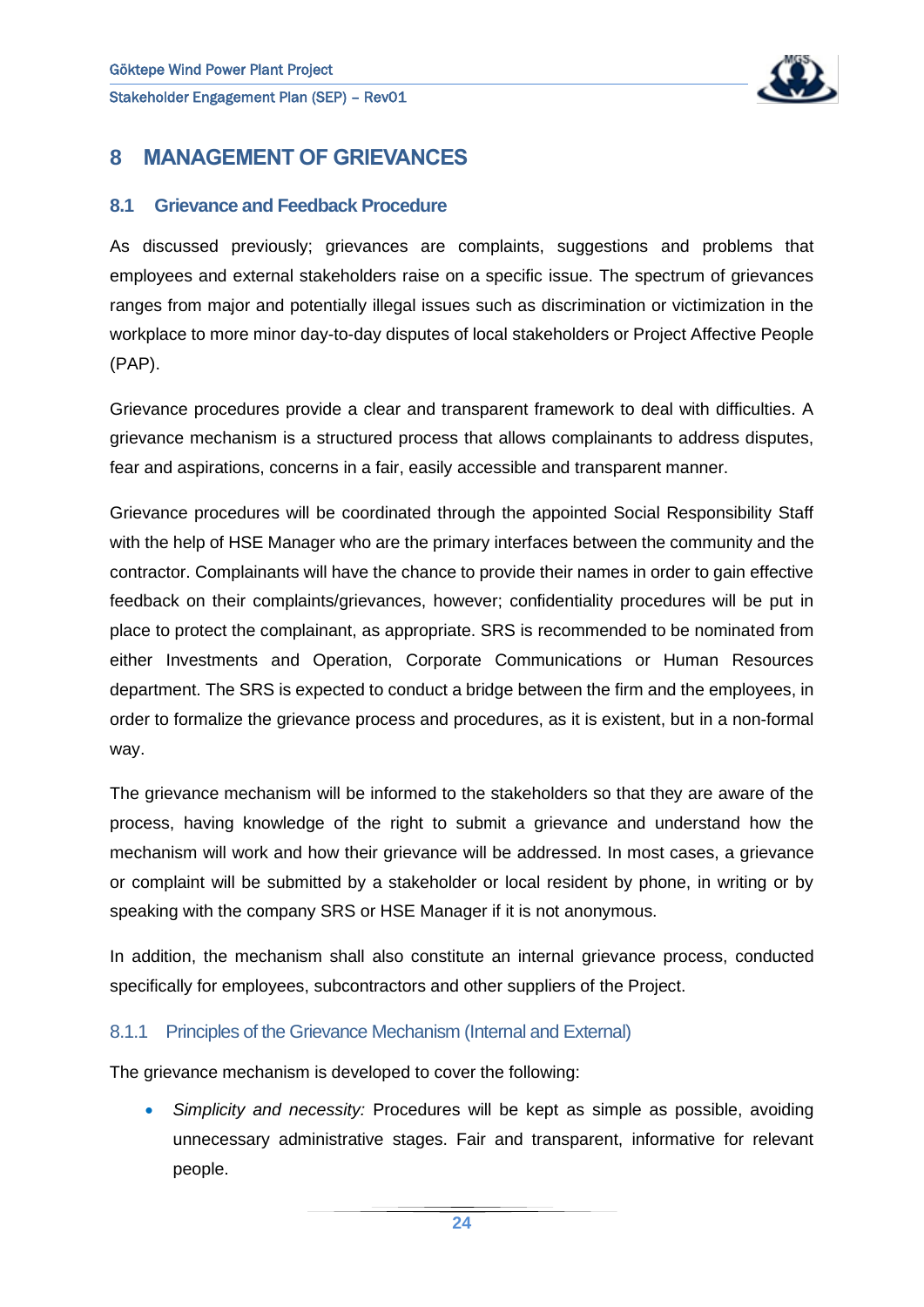

- *Keeping it up-to-date*: The process will be regularly reviewed jointly by the SRS and the HSE Manager. Regular monitoring and evaluation should be conducted continuously.
- *Confidential and impartial process, non-retribution:* The process will be confidential and impartial, without employees fearing retribution.
- *Reasonable timescale:* A certain timeframe to deliver responses and solve the problems mentioned will be followed, which is 30 days as the assigned duration for grievance resolution.
- *Keeping of records:* Grievances are tracked and recorded in a written manner, hard and soft copies, if possible.
- Workers should not experience retribution for raising concerns through such mechanisms.

#### <span id="page-25-0"></span>8.1.2 Collection, Registration and Evaluation of Grievances

Handling of grievances (collection, registration and evaluation) will follow these steps:

- Initiate the grievance procedure, mainly by the SRS with the help of HSE Manager;
- SRS registers the grievance/comment in the grievance database (see Appendix C);
- The SRS investigates the grievance and makes the first evaluation with the help of HSE Manager;
- Final decision is made, and further action is implemented in order to solve the grievance;
- The complainant is notified (if name provided) within 5 days that the grievance solution process has started;
- The complainant is informed about the resolution (at most in 30 days after the grievance is received);
- The grievance is officially closed after related documentation is completed; and
- Anonymous complaints will not be efficient to handle; however, no one will be forced to provide names.

Depending on the type of the grievance, sharing of responsibilities should be elaborated by Corporate Communications, Human Resources, Investments and Operation and HSE Departments; however, handling and tracking should be ensured to be done mutually.

A complaint form is prepared for official notification of complaints about the project (see Appendix A). "Open door policy" shall not be encouraged as the one and only way of communication, so, reporting of complaints in writing should also be encouraged.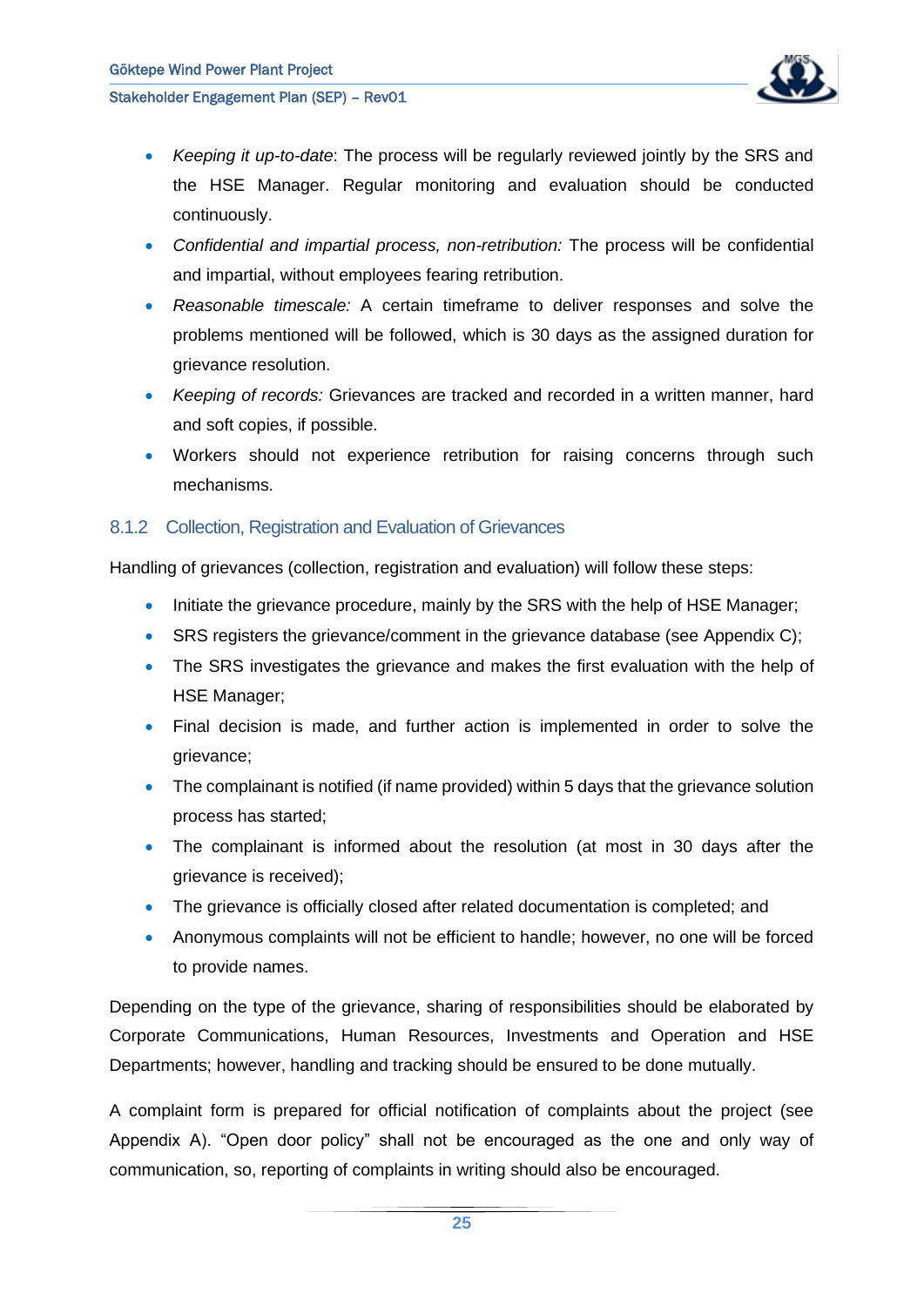

#### <span id="page-26-0"></span>8.1.3 Feedback to the Stakeholders

Feedback duration on the status of the delivered grievance, is assigned as 30 days, after the receipt of the grievance. If the complainant has provided a name and contact information, this will give the chance to inform them about the status of their grievance within 5 days of grievance receipt.

It is important to monitor the on-going stakeholder engagement process to ensure that consultation and disclosure efforts are effective, and stakeholders delivering grievances have been meaningfully consulted throughout the process.

The SEP will be reviewed and revised (if needed) every six months during construction phase and annually during the operation phase, while the grievance mechanism will be continuously reviewed. In addition, the project stakeholders list will be reviewed and updated.

#### <span id="page-26-1"></span>8.1.4 Grievance Mechanism Communication

Employees should know whom they notify to in case of the event of a grievance and the support is available. Managers should be familiar with procedures. Details about the procedures should be easily available, for example in employee handbooks or flowcharted in local places.

For the collection of internal grievances from employees:

- Grievance mechanism process will be communicated with all employees (including contractor's employees) during the recruitment process and the first EHS training sessions will also include the stakeholder engagement and grievance mechanism process trainings;
- Communication about the grievance mechanism will be repeated regularly with the toolbox trainings;
- The grievance/suggestion boxes will be made available at the Project construction site offices for internal grievances; and
- All employees will be aware of the location of the grievance/suggestion boxes and how to submit their grievances (either through web site or with grievance/suggestion boxes).

For the collection of internal grievances from community:

- Grievance mechanism process will be communicated with stakeholders during stakeholder engagement meetings (including the locations of the grievance/suggestion);
- The grievance/suggestion boxes will be made available at the Mukhtars offices or villagers' gathering points (such as tea houses etc.) in the nearest settlements; and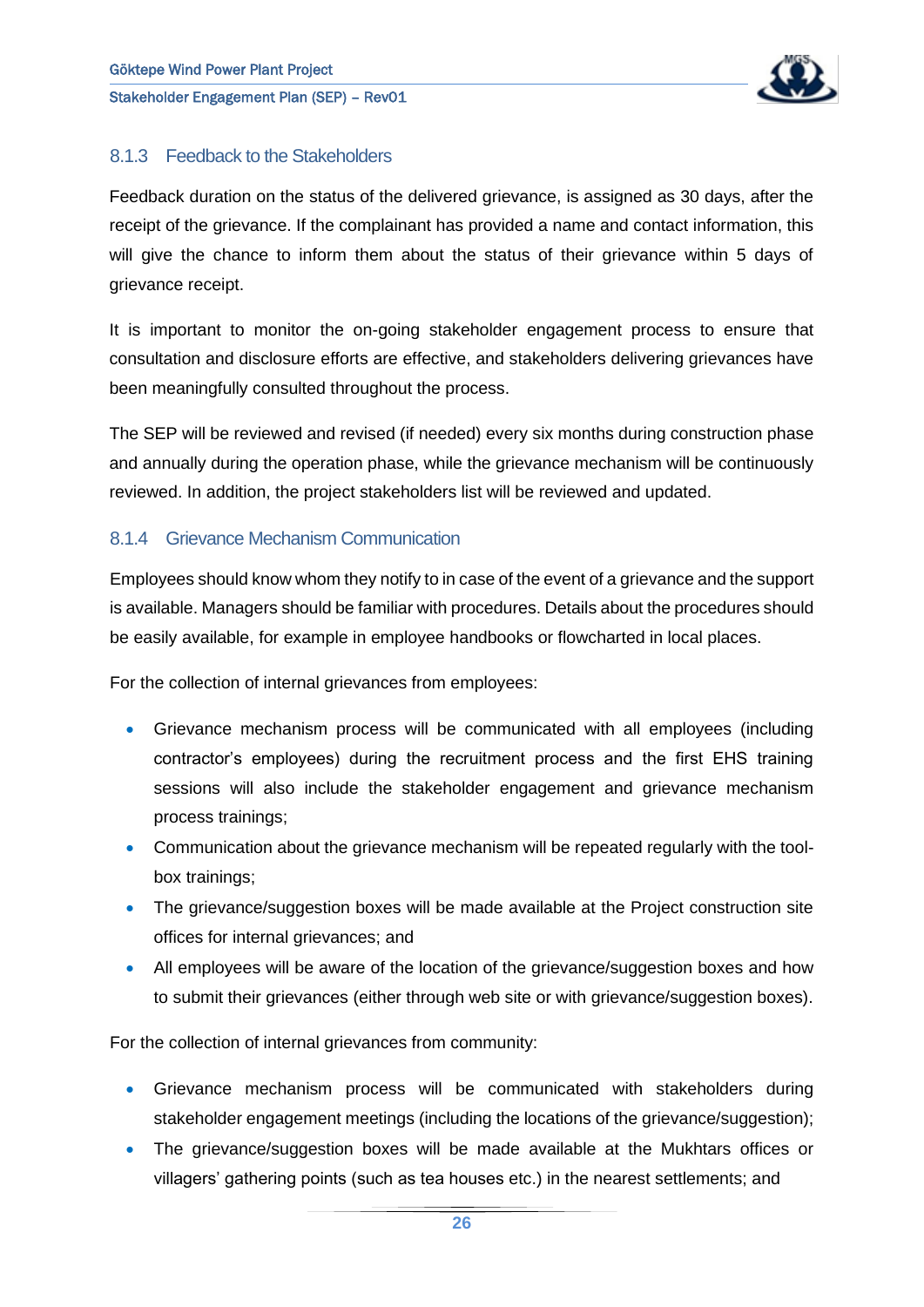

• Stakeholders will be aware of the location of the grievance/suggestion boxes and how to submit their grievances (either through web site or with grievance/suggestion boxes).

The grievance mechanism constitutes two parts: External and Internal (Workers, subcontractors and suppliers of the Project). These two mechanisms will have different respondents: External Grievance Mechanism will be run by the SRS and the HSE Manager, while internal General Manager will be under the responsibility of different departments collaborating, such as HR, Finance, Corporate Communications and alike. A sample of the internal grievance form is presented in Appendix D.

#### <span id="page-27-0"></span>**8.2 Contact Details of Erguvan Energy**

#### **ERGUVAN ENERJİ ELEKTRİK ÜRETİM A.Ş.:**

**Center Office Address:** Gürsel Mahallesi. İmrahor Caddesi. Yankı Sokak. No:27/5 B07- 08.3B Blok 5.-6. Kat 34440 Kağıthane/İstanbul **Telephone:** +90 (212) 222 88 46-47120700 **Fax:** +90 (212) 222 88 49 **Mobile:** +90 535 025 63 83 **E-Mail:** apenerji@polat.com **Website:** <https://www.polat.com/enerji/erguvan-enerji>

**Site Office Address:** Göktepe Wind Power Plant Control Center, Mecidiye Village/Yalova **Telephone:** +90 (226) 550 00 10 **Social Responsible Staff:** Abdurrahman BAYRAK **Telephone:** +90 530 835 01 95 **E-mail:** [abdurrahman.bayrak@polat.com](mailto:abdurrahman.bayrak@polat.com)

## <span id="page-27-1"></span>**9 MONITORING**

#### <span id="page-27-2"></span>**9.1 Key Monitoring Activities**

Erguvan Energy will monitor the implementation of the stakeholder engagement process (consultations, grievance mechanism etc.). The outputs of this monitoring will also provide input on the management and monitoring of the overall environment, health and safety (labor rights) and social performance of the Project mainly through:

• Revision, improvement or extension of the monitoring activities, parameters, locations and frequency; and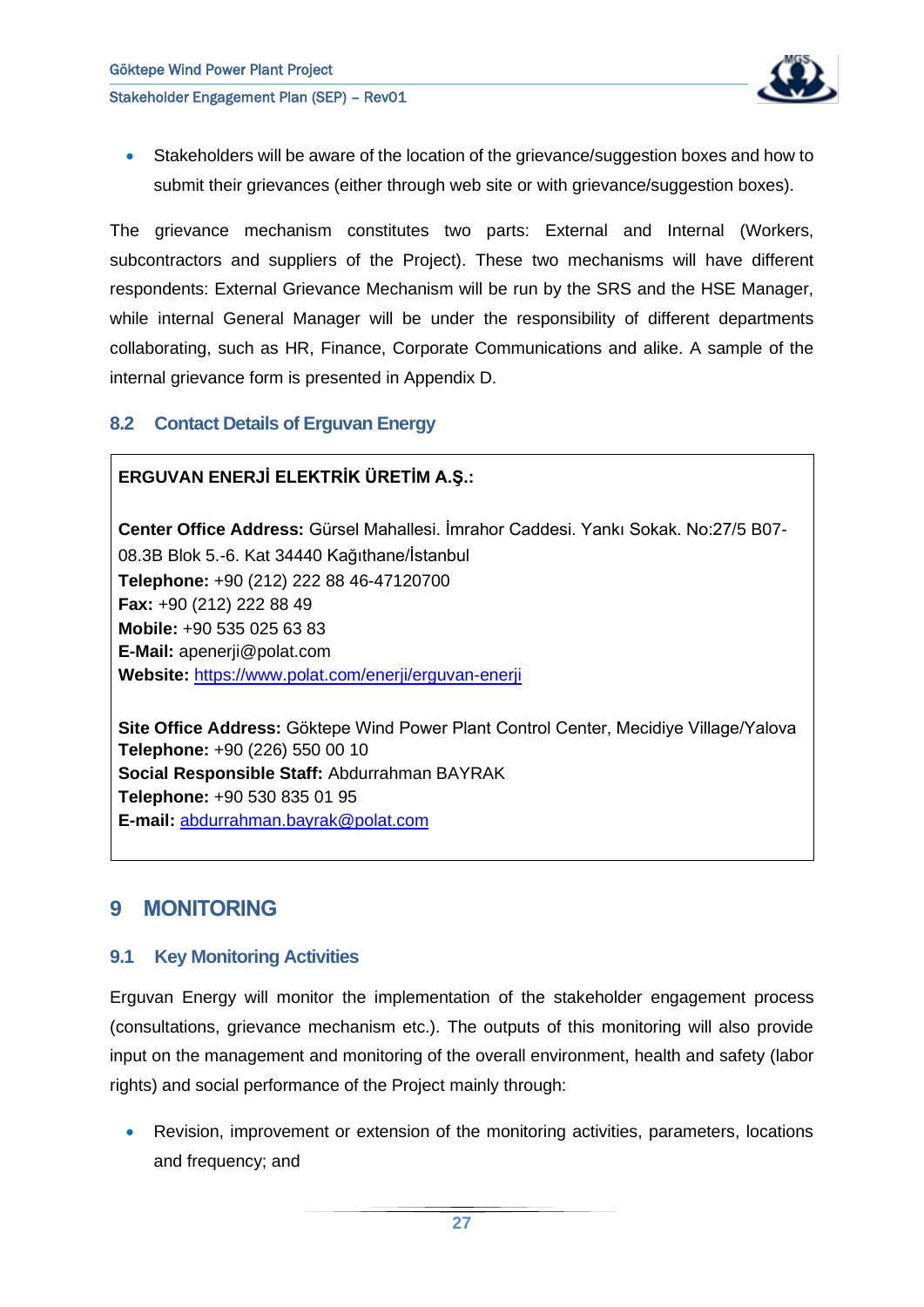

• Reviews and revisions of the management plans and procedures.

Erguvan Energy will monitor the effectiveness of the engagement processes by analyzing the feedback received from engagement activities, thus involving the engaged stakeholders into the monitoring process.

During all engagement activities, where appropriate, questions will be asked to stakeholders on the effectiveness of the meeting and the process of stakeholder engagement. These questions will be tailored for the engaged stakeholder, but will address mainly:

- Transparency and accessibility of the engagement process,
- Provision of relevant information,
- Timely responses (ongoing communication),
- Clarity and simplicity of the information provided, and
- Applicability and relevancy of the information provided.

For an effective stakeholder engagement more than 50% of the stakeholders are expected to provide positive feedback to these enquiries.

Key monitoring measures are set out [Table 9-1](#page-28-0) below.

| <b>Topic</b>             | <b>Indicator</b>                                                                                                                                                                                                                                                                                                                                                                                                                                                                            | <b>Method</b>          | <b>Periodicity</b> | <b>Location</b> |
|--------------------------|---------------------------------------------------------------------------------------------------------------------------------------------------------------------------------------------------------------------------------------------------------------------------------------------------------------------------------------------------------------------------------------------------------------------------------------------------------------------------------------------|------------------------|--------------------|-----------------|
| Grievances/<br>Concerns  | Erguvan Energy will review<br>Grievance Log/Database, including<br>complaints closed and unresolved<br>per period at a minimum monthly to<br>include:<br>number of outstanding<br>complaints and grievances<br>opened in the month,<br>number of complaints and<br>$\bullet$<br>grievances opened in the<br>month and evolution since<br>Project start (graphic<br>presentation),<br>number of complaints<br>۰<br>grievances closed in the<br>month; and<br>type of grievance.<br>$\bullet$ | Grievance<br>Records   | <b>Monthly</b>     | Site office     |
| Visitor to the<br>Office | Visitors will be recorded including<br>the information of the reason for<br>visit etc.                                                                                                                                                                                                                                                                                                                                                                                                      | <b>Visitor Records</b> | Monthly            | Site office     |

#### <span id="page-28-0"></span>*Table 9-1. Key Monitoring Measures*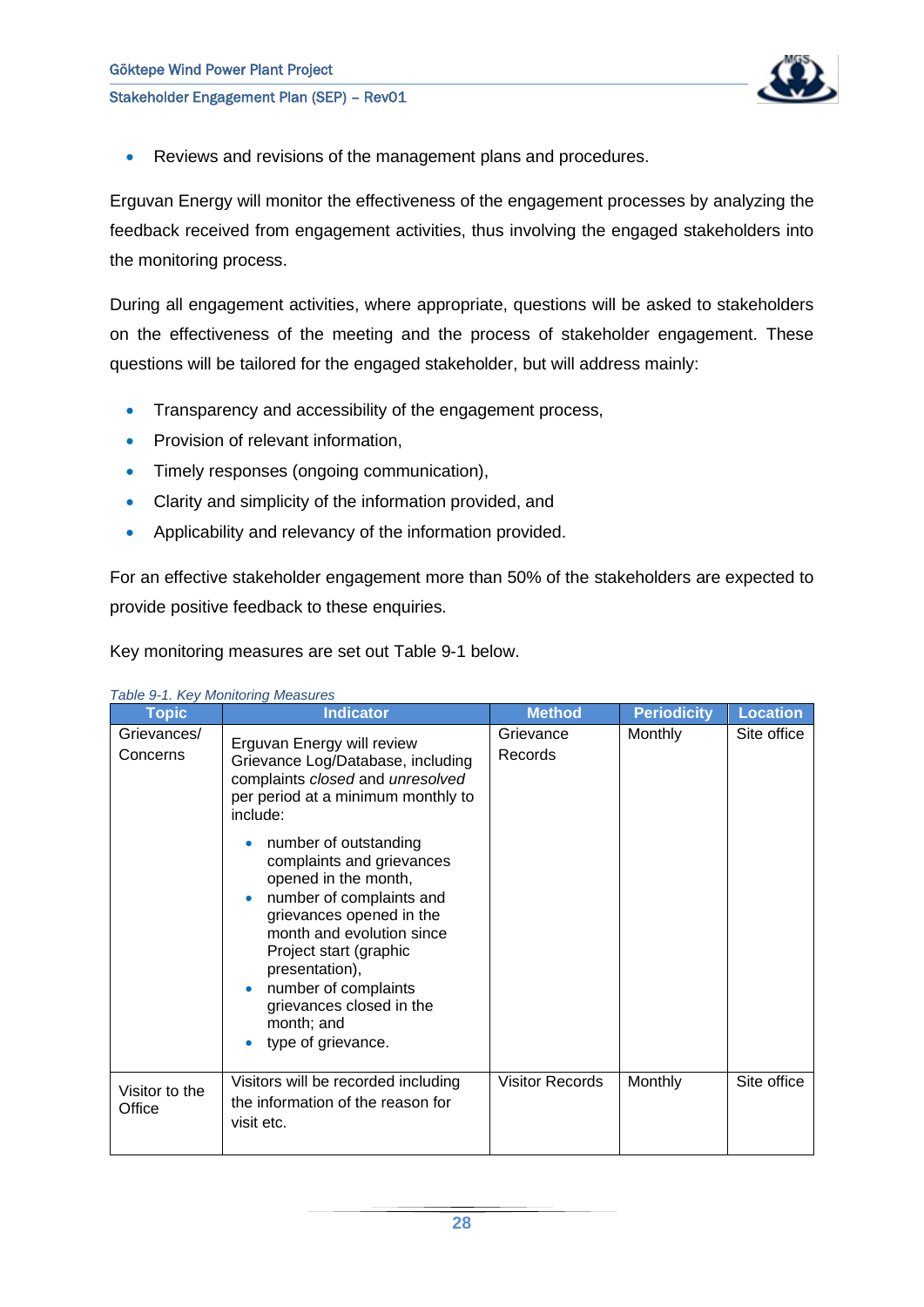

| <b>Topic</b>                                                     | <b>Indicator</b>                                                                                                                                                                                      | <b>Method</b>                              | <b>Periodicity</b>                         | <b>Location</b> |
|------------------------------------------------------------------|-------------------------------------------------------------------------------------------------------------------------------------------------------------------------------------------------------|--------------------------------------------|--------------------------------------------|-----------------|
| Community<br>Engagement<br><b>Activities</b>                     | The SRS will record formal and<br>informal engagement with local<br>communities.                                                                                                                      | Community<br>Engagement<br>Records         | During<br>construction<br>and<br>operation | Site office     |
| <b>Disclosure</b><br>Materials and<br>Feedback to<br>Communities | SRS will keep records of the<br>meetings and will monitor feedback<br>to local communities.                                                                                                           | Community Info<br>System on the<br>Website | During<br>construction<br>and<br>operation | Site office     |
| Social<br>Responsibility<br>Program                              | SRS will monitor and record the<br>social responsibility activities carried<br>out in the scope of Göktepe WPP<br>Project and these records will be<br>inserted to stakeholder engagement<br>reports. | Annual reports                             | During<br>construction<br>and<br>operation | Site office     |

#### <span id="page-29-0"></span>**9.2 Key Performance Indicator (KPIs)**

The key performance indicators (KPIs) will be used to assess the progress and effectiveness of proposed mitigation strategies. The KIPs are given in [Table 9-2](#page-29-2) below.

| <b>KPI</b>                                                                                                                            | <b>Target</b>                                                                                                                                                 | <b>Monitoring Measure</b> |
|---------------------------------------------------------------------------------------------------------------------------------------|---------------------------------------------------------------------------------------------------------------------------------------------------------------|---------------------------|
| Total number of<br>community complaints or<br>grievances                                                                              | Total number reduced year on year                                                                                                                             | Grievance Database        |
| % of complaints that are<br>responded within 5 days                                                                                   | Delivery of regular reports to<br>stakeholders on the outcomes of<br>the Grievance Mechanism                                                                  | Reporting                 |
| % of complaints that are<br>closed within 30 days.                                                                                    | Target of 100%                                                                                                                                                | Grievance Database        |
| <b>Auditing Grievance</b><br>Procedure to ensure that<br>it is being implemented<br>and grievances are being<br>adequately addressed. | Bi-annual (construction), annual<br>(operation) audit complete target of<br>100% of grievances close out to<br>satisfaction of complainant within<br>30 days. | Monthly Reports           |

<span id="page-29-2"></span>*Table 9-2. Key Performance Indicators and Monitoring Measures*

## <span id="page-29-1"></span>**10 TRAINING**

All necessary training will be provided as induction training to provide general awareness for all employees of the Project and its contractors. Job-specific training will be also provided as necessary including grievance management. The implementation of this grievance mechanism will be followed by the Social Responsibility Staff and other personnel and supervisors of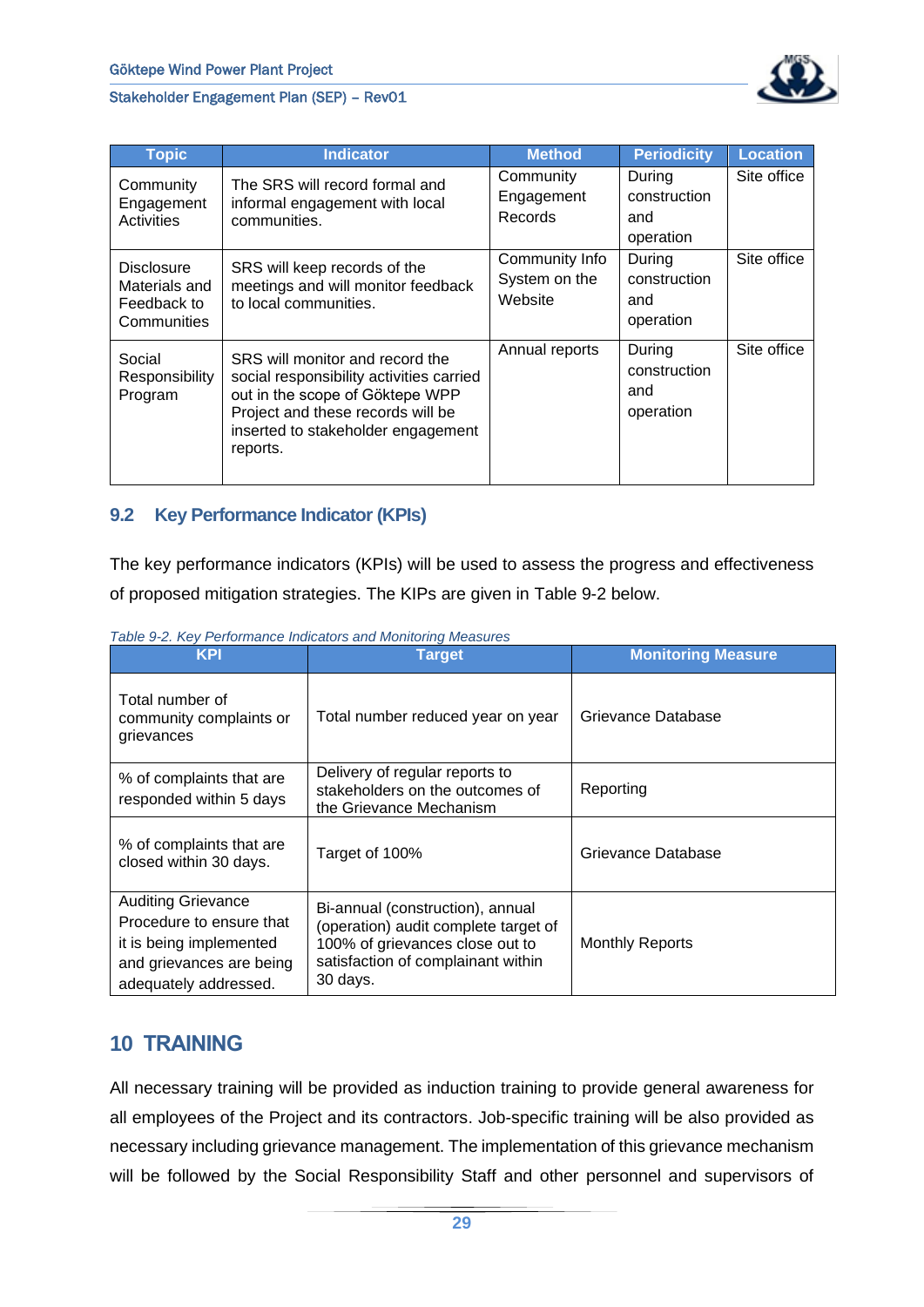

Göktepe WPP Project. Contractors are also involved in or overseeing activities with local communities.

## <span id="page-30-0"></span>**11 AUDIT AND REPORTING**

### <span id="page-30-1"></span>**11.1 Auditing**

Internally, conformance of this SEP will be monitored in accordance with the requirements of the Project.

Contractors will be subject to inspection and audit in accordance with the requirements of the Göktepe WPP.

Conformance with this plan will be subject to periodic assessment by Erguvan Energy corporate audit and assurance programs and separately by Project Lenders.

#### <span id="page-30-2"></span>**11.2 Record Keeping and Reporting**

Record keeping will be done during the following cases:

- Consultation meetings,
- Community engagement activities,
- Grievances actions and close out of grievances,
- Concerns/opinions/suggestions by the local community during consultation meetings and stakeholder engagement activities,
- New on press and interviews.
- Audits, investigations and incidents which will be managed according to Erguvan Energy procedures.

On monthly basis, an overview of the grievances recorded in terms of number and type will be investigated. The situation of the grievances as open/closed out will be developed periodically. The Social Responsibility Staff will evaluate and conclude this overview with project management in the monthly internal progress meetings.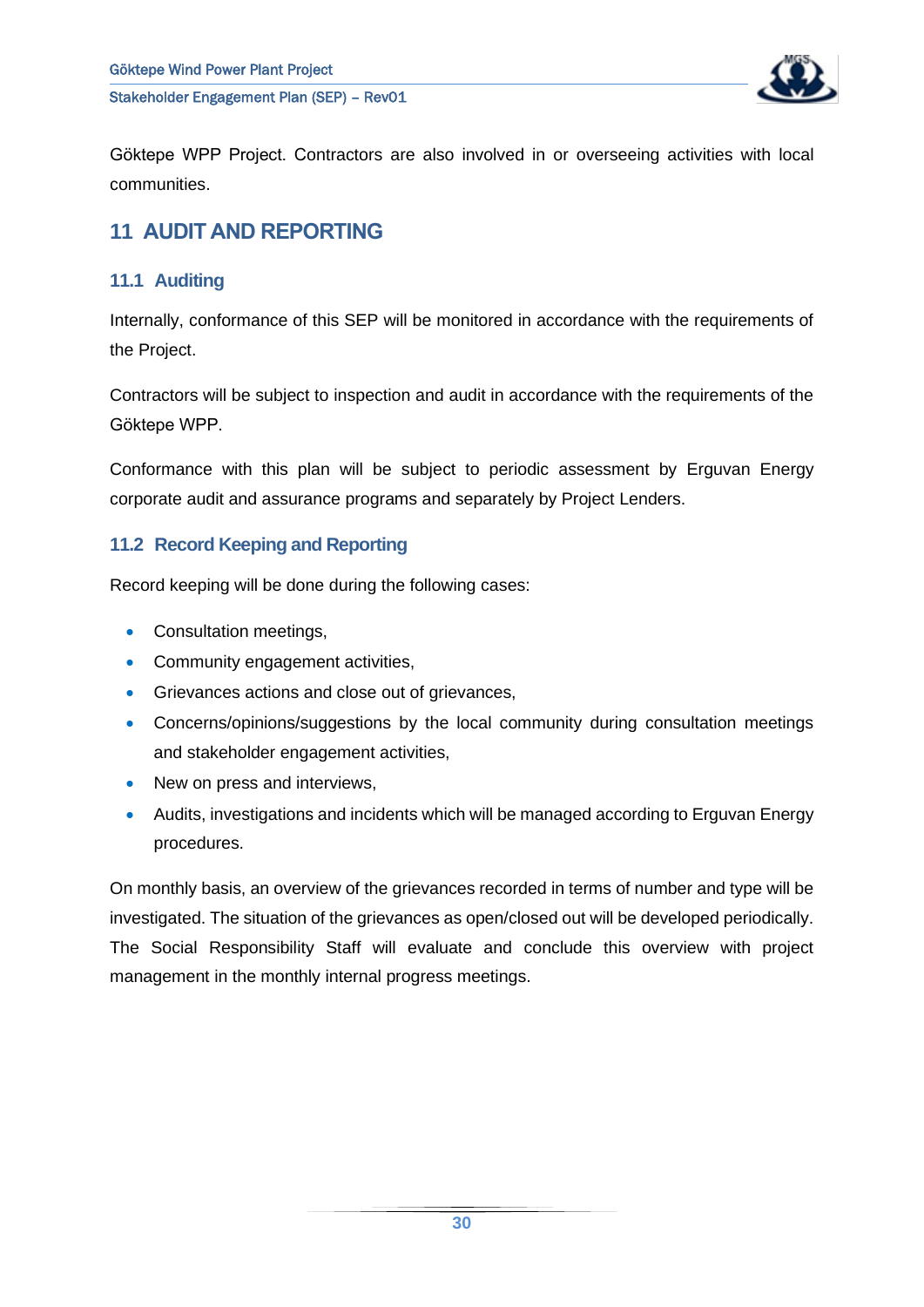

# <span id="page-31-0"></span>**APPENDICES**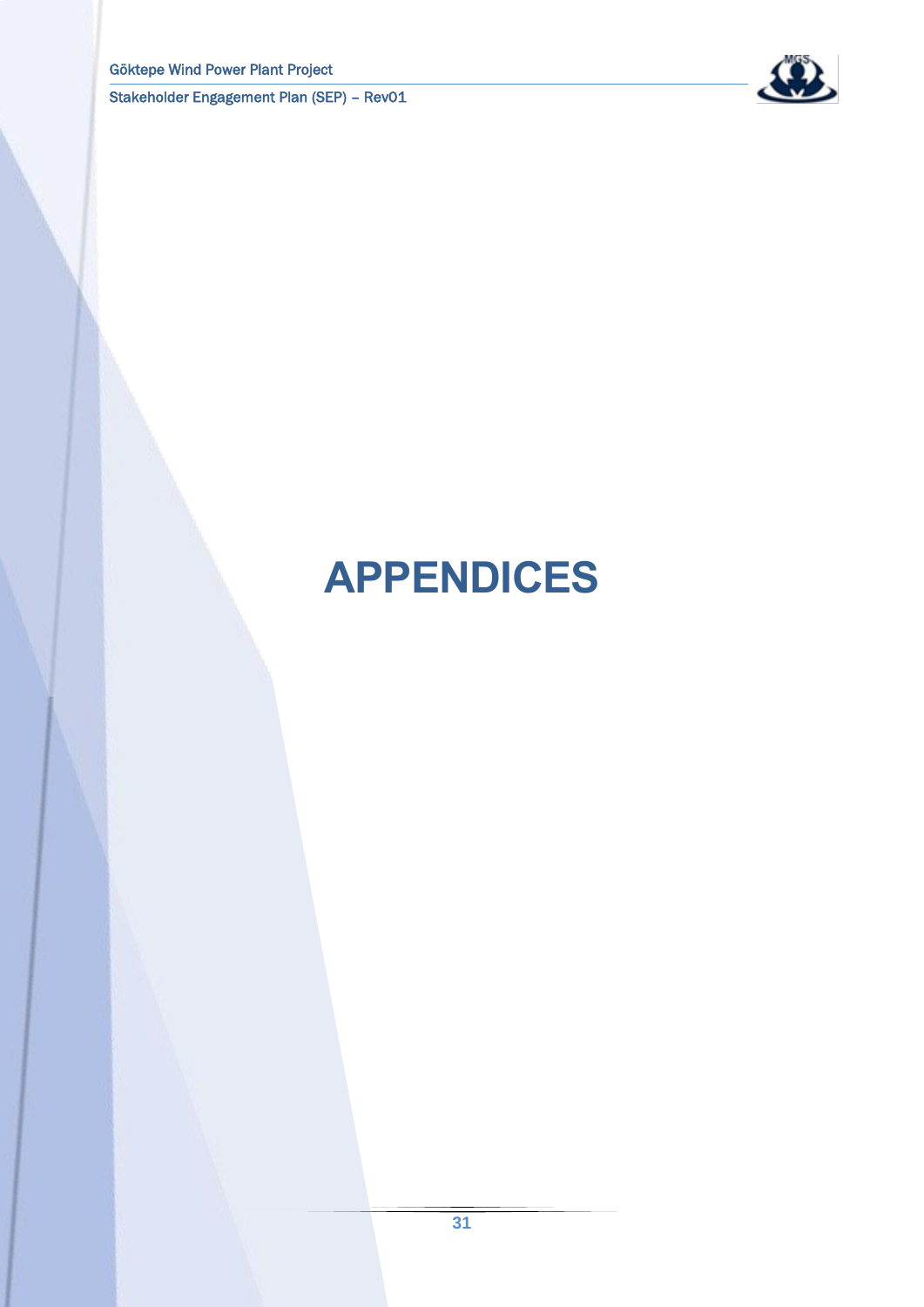

#### **APPENDIX A: COMPLAINT REGISTER FORM**

<span id="page-32-0"></span>

| <b>Grievance Form</b>                                                                                                                       |                                                                                                                                                     |                                                                                                 |  |  |  |
|---------------------------------------------------------------------------------------------------------------------------------------------|-----------------------------------------------------------------------------------------------------------------------------------------------------|-------------------------------------------------------------------------------------------------|--|--|--|
| <b>Reference No:</b>                                                                                                                        |                                                                                                                                                     |                                                                                                 |  |  |  |
| <b>Full Name</b>                                                                                                                            |                                                                                                                                                     |                                                                                                 |  |  |  |
| Note: You can remain<br>anonymous if you<br>prefer or request not<br>to disclose your<br>identity to third parties<br>without your consent. | $\square$ wish to raise my grievance anonymously<br>□ request not to disclose my identity without my consent                                        |                                                                                                 |  |  |  |
| <b>Contact Information</b>                                                                                                                  | <b>By Post:</b><br><b>Mailing address:</b>                                                                                                          |                                                                                                 |  |  |  |
| How the complainant wants to                                                                                                                |                                                                                                                                                     |                                                                                                 |  |  |  |
| be contacted (mail, telephone,<br>e-mail).                                                                                                  |                                                                                                                                                     |                                                                                                 |  |  |  |
|                                                                                                                                             | $\Box$ I don't want to be contacted                                                                                                                 |                                                                                                 |  |  |  |
| <b>Details Related to Grievance:</b>                                                                                                        |                                                                                                                                                     |                                                                                                 |  |  |  |
| <b>Description of Incident or Grievance:</b>                                                                                                |                                                                                                                                                     | What happened? Where did it happen? Who did it happen<br>to? What is the result of the problem? |  |  |  |
| Case summary:                                                                                                                               |                                                                                                                                                     |                                                                                                 |  |  |  |
| Date of Incident/Grievance                                                                                                                  |                                                                                                                                                     |                                                                                                 |  |  |  |
|                                                                                                                                             | □ One-time incident/grievance (Date _______________)<br>$\Box$ Happened more than once (how many times? _____)<br><b>On-going (Provide details)</b> |                                                                                                 |  |  |  |
| What would you like to see happen to resolve the problem?                                                                                   |                                                                                                                                                     |                                                                                                 |  |  |  |
|                                                                                                                                             |                                                                                                                                                     |                                                                                                 |  |  |  |
| Only for internal usage: Status of complaint                                                                                                |                                                                                                                                                     |                                                                                                 |  |  |  |
|                                                                                                                                             | Date:<br>Signature:                                                                                                                                 |                                                                                                 |  |  |  |
| The complaint is closed by:                                                                                                                 |                                                                                                                                                     |                                                                                                 |  |  |  |
| Actions taken (Provide details):                                                                                                            |                                                                                                                                                     |                                                                                                 |  |  |  |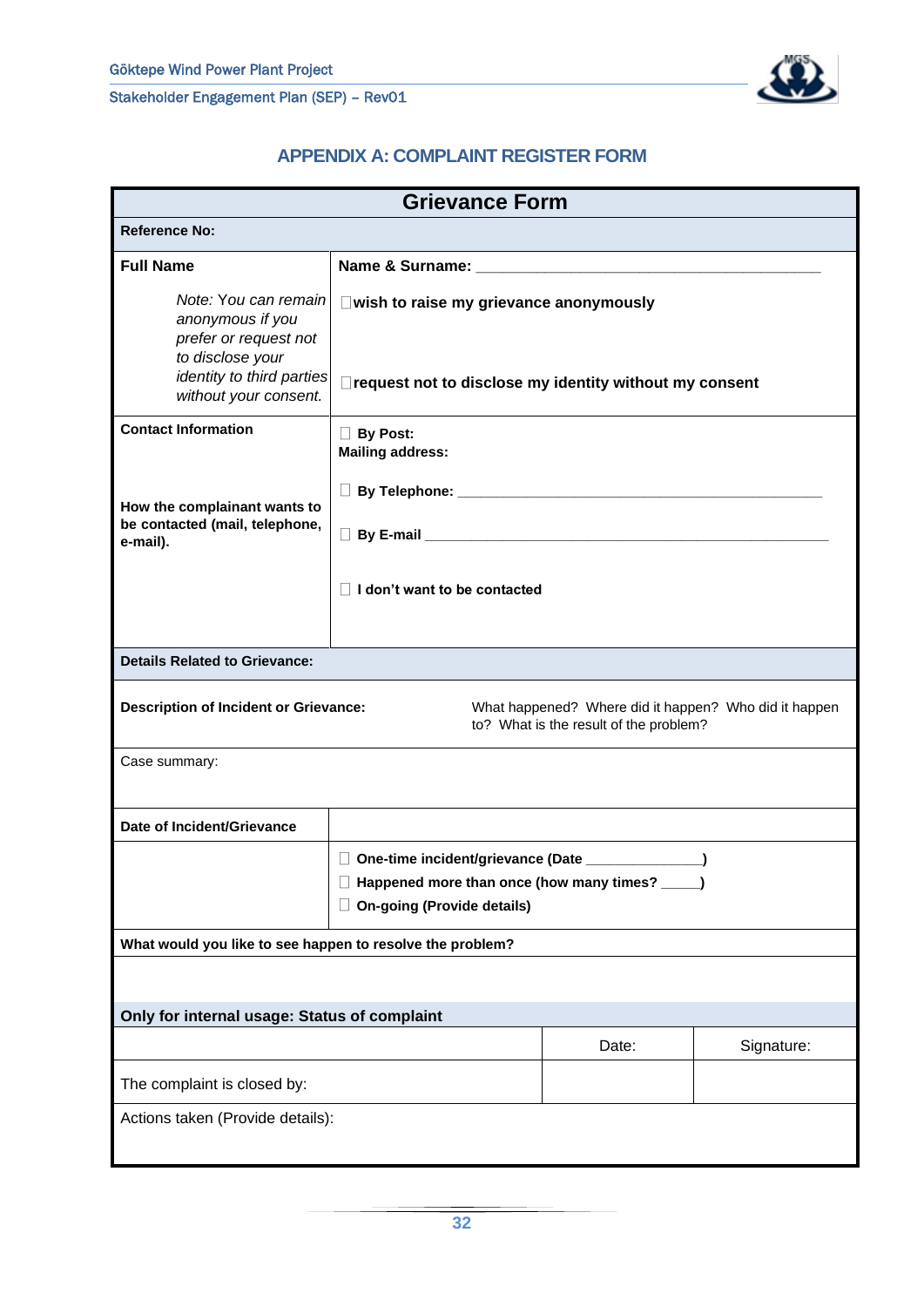

| <b>Şikayet Formu</b>                                                                                                                                              |                                                                                                                           |                                                 |       |  |  |
|-------------------------------------------------------------------------------------------------------------------------------------------------------------------|---------------------------------------------------------------------------------------------------------------------------|-------------------------------------------------|-------|--|--|
| <b>Referans No:</b>                                                                                                                                               |                                                                                                                           |                                                 |       |  |  |
| <b>Tam İsim</b>                                                                                                                                                   |                                                                                                                           |                                                 |       |  |  |
| Not: İsterseniz<br>anonim olarak<br>şikayette bulunabilir<br>veya onayınız<br>olmadan kimliğinizin<br>üçüncü taraflara<br>açıklanmamasını<br>talep edebilirsiniz. | □ anonim olarak şikayette bulunmak istiyorum<br>□ onayım olmadan kimliğimin açıklanmamasını talep ediyorum                |                                                 |       |  |  |
| İletişim Bilgileri                                                                                                                                                | $\Box$ Posta ile:<br>Posta adresi:                                                                                        |                                                 |       |  |  |
| Şikayet sahibi kendisiyle nasıl<br>iletişime geçilmesini istiyor<br>(posta, telefon, e-posta).                                                                    |                                                                                                                           |                                                 |       |  |  |
|                                                                                                                                                                   |                                                                                                                           |                                                 |       |  |  |
|                                                                                                                                                                   | $\Box$ İletişime geçilmesini istemiyorum.                                                                                 |                                                 |       |  |  |
| Şikayete ilişkin Detaylar:                                                                                                                                        |                                                                                                                           |                                                 |       |  |  |
| Olayın veya Şikayetin Tanımı:                                                                                                                                     | nedir?                                                                                                                    | Ne oldu? Nerede oldu? Kime oldu? Sorunun sonucu |       |  |  |
| Durumun özeti:                                                                                                                                                    |                                                                                                                           |                                                 |       |  |  |
| Olay/Şikayet Tarihi                                                                                                                                               |                                                                                                                           |                                                 |       |  |  |
|                                                                                                                                                                   | Tek seferlik olay/şikayet (Tarih _____________<br>$\Box$<br>Bir kereden fazla (kaç kere? ____)<br>Devamlı (Detaylandırın) |                                                 |       |  |  |
| Sorunun çözümlenmesi için ne olmasını istersiniz?                                                                                                                 |                                                                                                                           |                                                 |       |  |  |
|                                                                                                                                                                   |                                                                                                                           |                                                 |       |  |  |
| Yanlızca dahili kullanım için: Şikayet durumu                                                                                                                     |                                                                                                                           |                                                 |       |  |  |
|                                                                                                                                                                   |                                                                                                                           | Tarih:                                          | İmza: |  |  |
|                                                                                                                                                                   |                                                                                                                           |                                                 |       |  |  |
| Yapılan eylemler (Detaylandırın):                                                                                                                                 |                                                                                                                           |                                                 |       |  |  |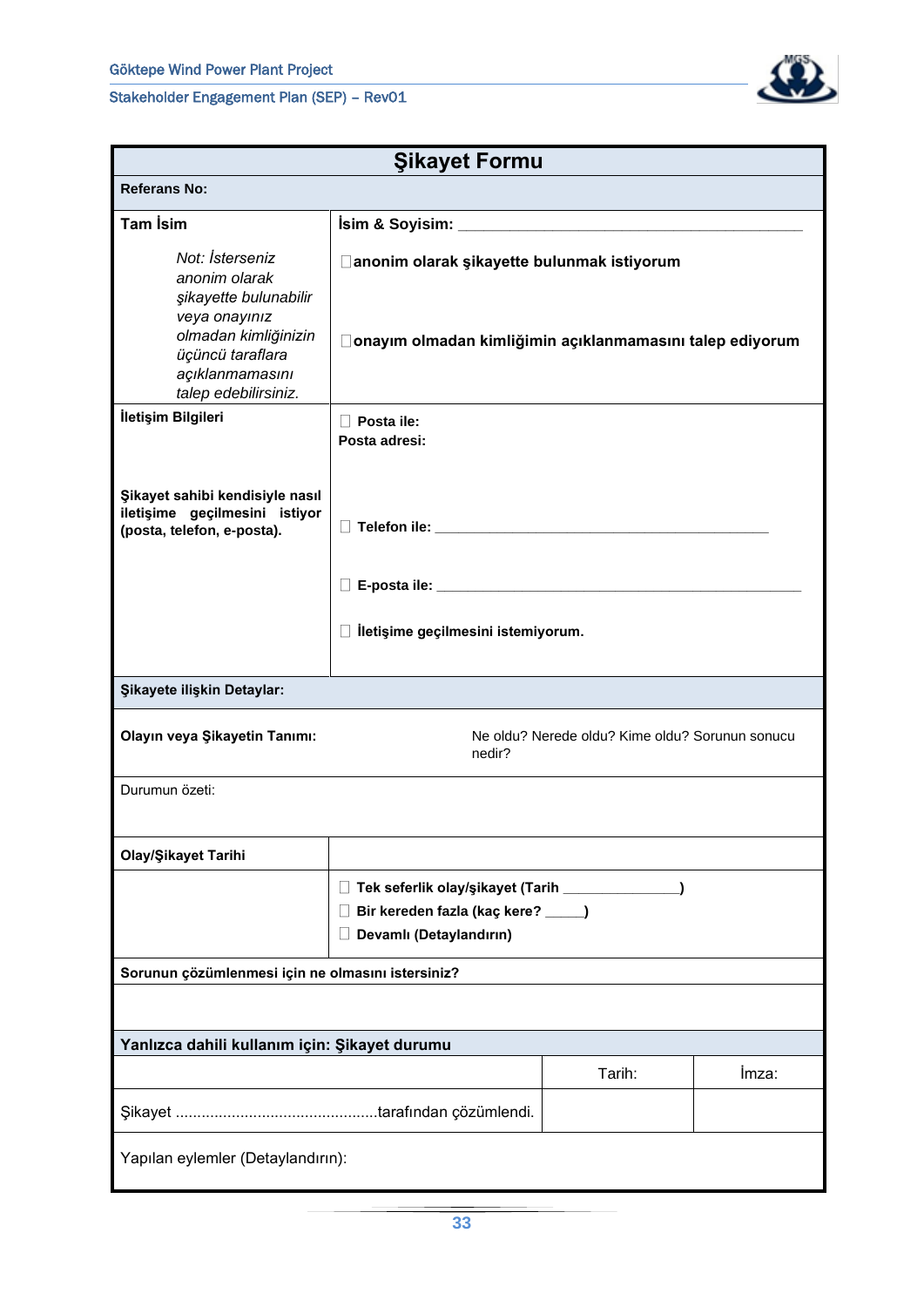

### **APPENDIX B: CONSULTATION FORM**

<span id="page-34-0"></span>

| <b>Toplanti Kayit Formu/ Consultation Form</b>                                                                                                                                               |                                                             |                                                                                                                                                                                                                                                                                   |  |  |
|----------------------------------------------------------------------------------------------------------------------------------------------------------------------------------------------|-------------------------------------------------------------|-----------------------------------------------------------------------------------------------------------------------------------------------------------------------------------------------------------------------------------------------------------------------------------|--|--|
| Formu Dolduran Kişi /<br>Person filling out the form                                                                                                                                         |                                                             | Tarih /<br>Date:                                                                                                                                                                                                                                                                  |  |  |
| Toplant Gündemi /<br>Agenda of the Meeting                                                                                                                                                   |                                                             | Görüşme Kayıt No/<br><b>Consultation Register Number</b>                                                                                                                                                                                                                          |  |  |
| 1. Toplantı Bilgileri/ Meeting Info                                                                                                                                                          |                                                             |                                                                                                                                                                                                                                                                                   |  |  |
| Name of Authorized<br>Person:<br>İstişare Edilen Kurum /<br><b>Institution Consulted</b><br>Telefon /<br>Telephone:<br>Adres/<br>Address:<br>Köy - İlçe - İl<br>Village -District -Province: |                                                             | İletişim Şekli /<br>Form of Communication:<br>Telefon-Ücretsiz Hat /<br>Phone-Free Phone Line<br>İstişare Toplantısı /<br>П<br><b>Consultation Meeting</b><br>Website / E-mail<br>П<br>Web Sitesi / E-posta<br>Diğer (Açıklayın) /<br>$\overline{\phantom{a}}$<br>Other (Specify) |  |  |
| Paydas Tipi / Consultee/Stakeholder Type<br>2. İstişare Detayları/ Details of Consultation                                                                                                   |                                                             |                                                                                                                                                                                                                                                                                   |  |  |
|                                                                                                                                                                                              | Projeye Ilişkin Sorular / Questions regarding the project : |                                                                                                                                                                                                                                                                                   |  |  |
| Özel Notlar (Formu                                                                                                                                                                           | Kaygılar & Geri bildirimler / Concerns & Feedbacks :        |                                                                                                                                                                                                                                                                                   |  |  |
| dolduran kişinin<br>düşünceleri)                                                                                                                                                             |                                                             |                                                                                                                                                                                                                                                                                   |  |  |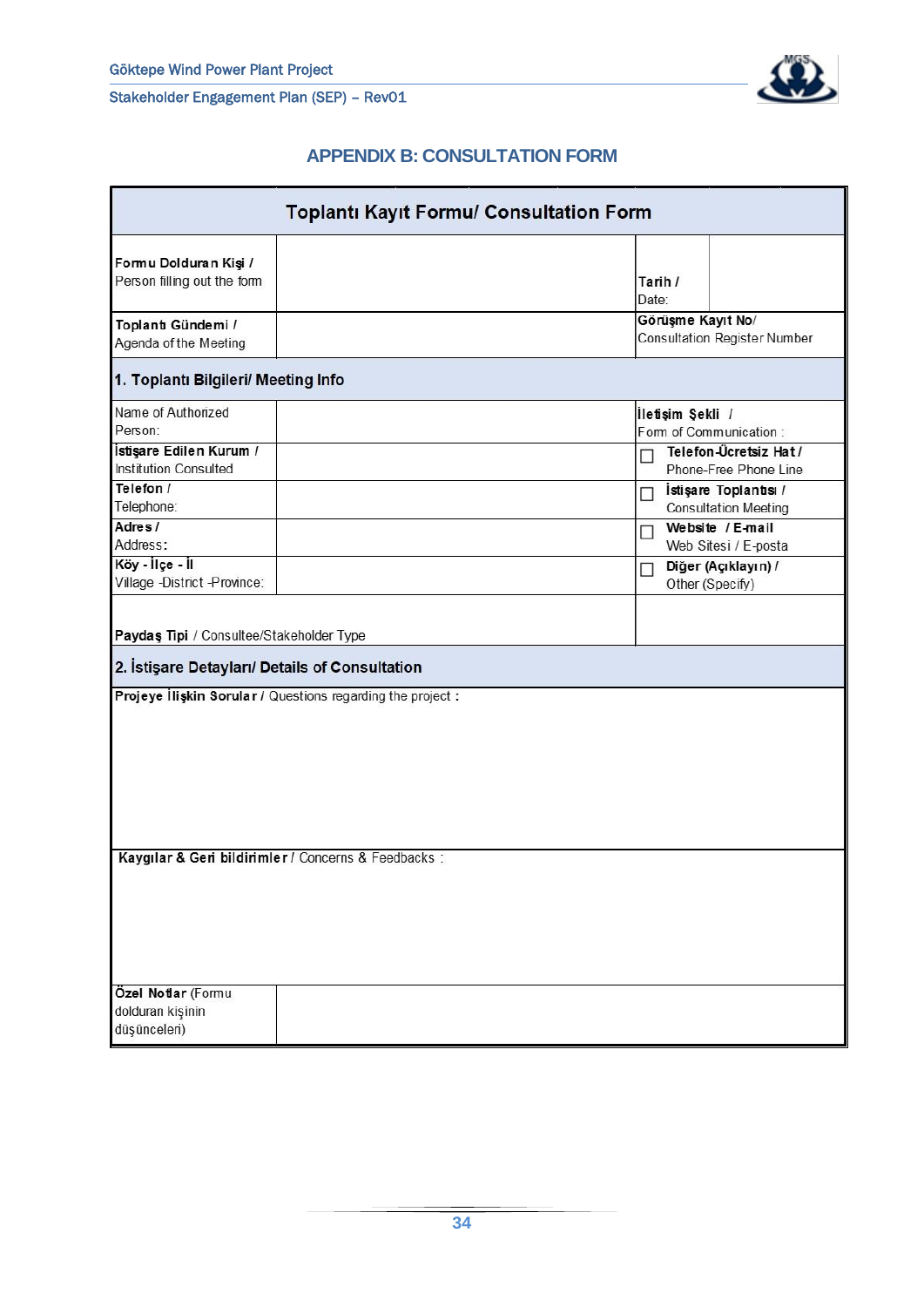

#### **APPENDIX C: GRIEVANCE DATABASE**

<span id="page-35-0"></span>

| <b>Grievance Database</b><br><b>Reporting Period</b> |                              |                                           |                                |                                                   |                                                  |                                                                                                                                                            |                         |                                |                                        |
|------------------------------------------------------|------------------------------|-------------------------------------------|--------------------------------|---------------------------------------------------|--------------------------------------------------|------------------------------------------------------------------------------------------------------------------------------------------------------------|-------------------------|--------------------------------|----------------------------------------|
| Name/Contact<br><b>Details of</b><br>Complainant     | Internal/<br><b>External</b> | <b>Grievance</b><br><b>Received</b><br>by | <b>Date</b><br><b>Received</b> | <b>Details of</b><br>Compliant/<br><b>Comment</b> | <b>Responsibility</b><br>(Related<br>Department) | Communication<br>with complainant*                                                                                                                         | <b>Actions</b><br>taken | <b>Date</b><br><b>Resolved</b> | Communication<br>with<br>complainant** |
|                                                      |                              |                                           |                                |                                                   |                                                  |                                                                                                                                                            |                         |                                |                                        |
|                                                      |                              |                                           |                                |                                                   |                                                  |                                                                                                                                                            |                         |                                |                                        |
|                                                      |                              |                                           |                                |                                                   |                                                  |                                                                                                                                                            |                         |                                |                                        |
|                                                      |                              |                                           |                                |                                                   |                                                  |                                                                                                                                                            |                         |                                |                                        |
|                                                      |                              |                                           |                                |                                                   |                                                  |                                                                                                                                                            |                         |                                |                                        |
|                                                      |                              |                                           |                                |                                                   |                                                  |                                                                                                                                                            |                         |                                |                                        |
|                                                      |                              |                                           |                                |                                                   |                                                  |                                                                                                                                                            |                         |                                |                                        |
|                                                      |                              |                                           |                                |                                                   |                                                  |                                                                                                                                                            |                         |                                |                                        |
|                                                      |                              |                                           |                                |                                                   |                                                  |                                                                                                                                                            |                         |                                |                                        |
|                                                      |                              |                                           |                                |                                                   |                                                  |                                                                                                                                                            |                         |                                |                                        |
|                                                      |                              |                                           |                                |                                                   |                                                  |                                                                                                                                                            |                         |                                |                                        |
|                                                      |                              |                                           |                                |                                                   |                                                  |                                                                                                                                                            |                         |                                |                                        |
|                                                      |                              |                                           |                                |                                                   |                                                  |                                                                                                                                                            |                         |                                |                                        |
|                                                      |                              |                                           |                                |                                                   |                                                  |                                                                                                                                                            |                         |                                |                                        |
|                                                      |                              |                                           |                                |                                                   |                                                  |                                                                                                                                                            |                         |                                |                                        |
|                                                      |                              |                                           |                                |                                                   |                                                  |                                                                                                                                                            |                         |                                |                                        |
| that the grievance solution process has started.     |                              |                                           |                                |                                                   |                                                  | * Notification date and method (via call/face to face): If complainant has provided a name and contact information, he/she will be notified within 10 days |                         |                                |                                        |
|                                                      |                              |                                           |                                |                                                   |                                                  | ** Notification date and method (via call/face to face): If complainant has provided a name and contact information, he/she will be notified with related  |                         |                                |                                        |
| information after the grievance resolved.            |                              |                                           |                                |                                                   |                                                  |                                                                                                                                                            |                         |                                |                                        |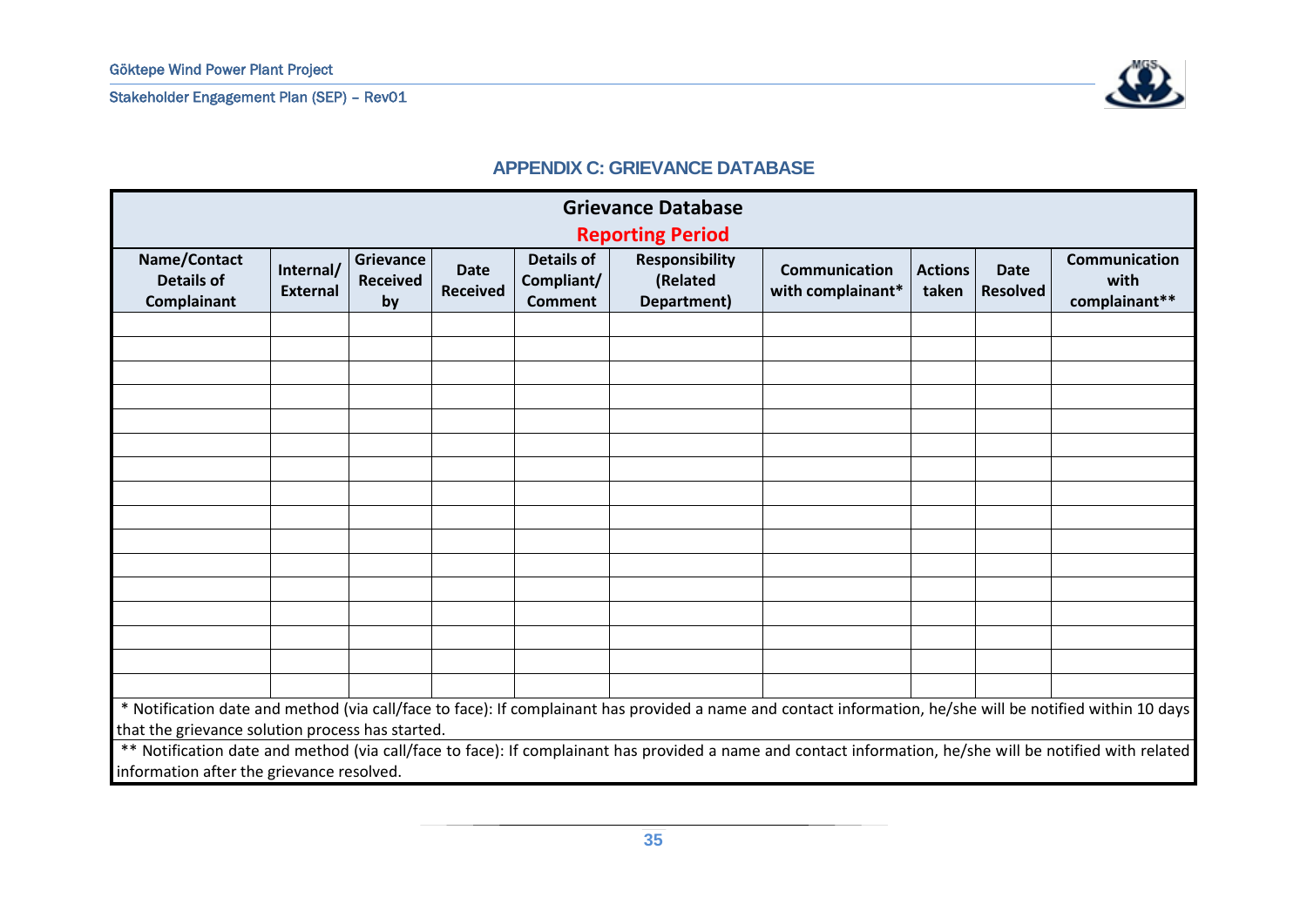

## **APPENDIX D: INTERNAL GRIEVANCE FORM**

<span id="page-36-0"></span>

| <b>Reference No:</b>                                                                                                                              |                                                                                                                                 |                                                                                                 |            |  |  |
|---------------------------------------------------------------------------------------------------------------------------------------------------|---------------------------------------------------------------------------------------------------------------------------------|-------------------------------------------------------------------------------------------------|------------|--|--|
| <b>Full Name</b>                                                                                                                                  |                                                                                                                                 |                                                                                                 |            |  |  |
| Note: you<br>can<br>remain anonymous if<br>you prefer or request not to<br>disclose your identity to the<br>third parties without your<br>consent | $\Box$ I wish to raise my grievance anonymously                                                                                 |                                                                                                 |            |  |  |
|                                                                                                                                                   | □ I request not to disclose my identity without my consent                                                                      |                                                                                                 |            |  |  |
| <b>Contact Information</b>                                                                                                                        | <b>Mailing address:</b>                                                                                                         | <b>By Post:</b>                                                                                 |            |  |  |
| How the complainant wants<br>be contacted<br>to<br>(mail,<br>telephone, e-mail).                                                                  | <b>By Telephone:</b>                                                                                                            |                                                                                                 |            |  |  |
|                                                                                                                                                   | <b>By E-mail</b>                                                                                                                |                                                                                                 |            |  |  |
|                                                                                                                                                   | $\Box$ I don't want to be contacted                                                                                             |                                                                                                 |            |  |  |
| <b>Details Related to Grievance:</b>                                                                                                              |                                                                                                                                 |                                                                                                 |            |  |  |
| <b>Description of Incident or Grievance:</b>                                                                                                      |                                                                                                                                 | What happened? Where did it happen? Who did it<br>happen to? What is the result of the problem? |            |  |  |
| Case summary:                                                                                                                                     |                                                                                                                                 |                                                                                                 |            |  |  |
| Date of Incident/Grievance                                                                                                                        |                                                                                                                                 |                                                                                                 |            |  |  |
|                                                                                                                                                   | □ One-time incident/grievance (Date ________<br>□ Happened more than once (how many times? ____<br>□ On-going (Provide details) |                                                                                                 |            |  |  |
|                                                                                                                                                   | What would you like to see happen to resolve the problem?                                                                       |                                                                                                 |            |  |  |
|                                                                                                                                                   |                                                                                                                                 |                                                                                                 |            |  |  |
| Only for internal usage: Status of complaint                                                                                                      |                                                                                                                                 |                                                                                                 |            |  |  |
|                                                                                                                                                   |                                                                                                                                 | Date:                                                                                           | Signature: |  |  |
| Complaint is closed by:                                                                                                                           |                                                                                                                                 |                                                                                                 |            |  |  |
| Actions taken (Provide details):                                                                                                                  |                                                                                                                                 |                                                                                                 |            |  |  |